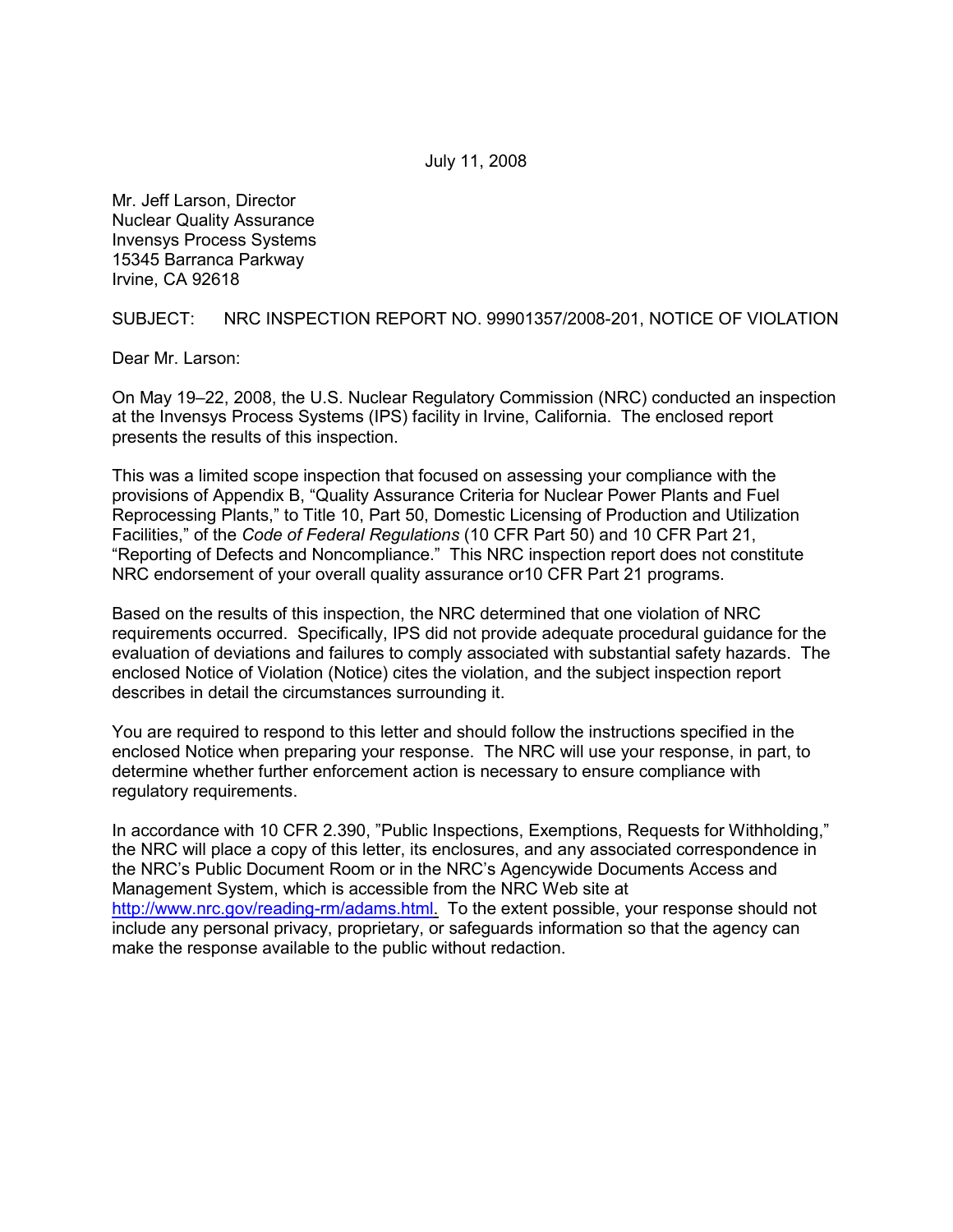Sincerely, */RA/* 

> Juan Peralta, Chief Quality and Vendor Branch 1 Division of Construction Inspection & Operational Programs Office of New Reactors

Docket No.: 99901357

Enclosures: 1. Notice of Violation 2. Inspection Report 99901357/2008-201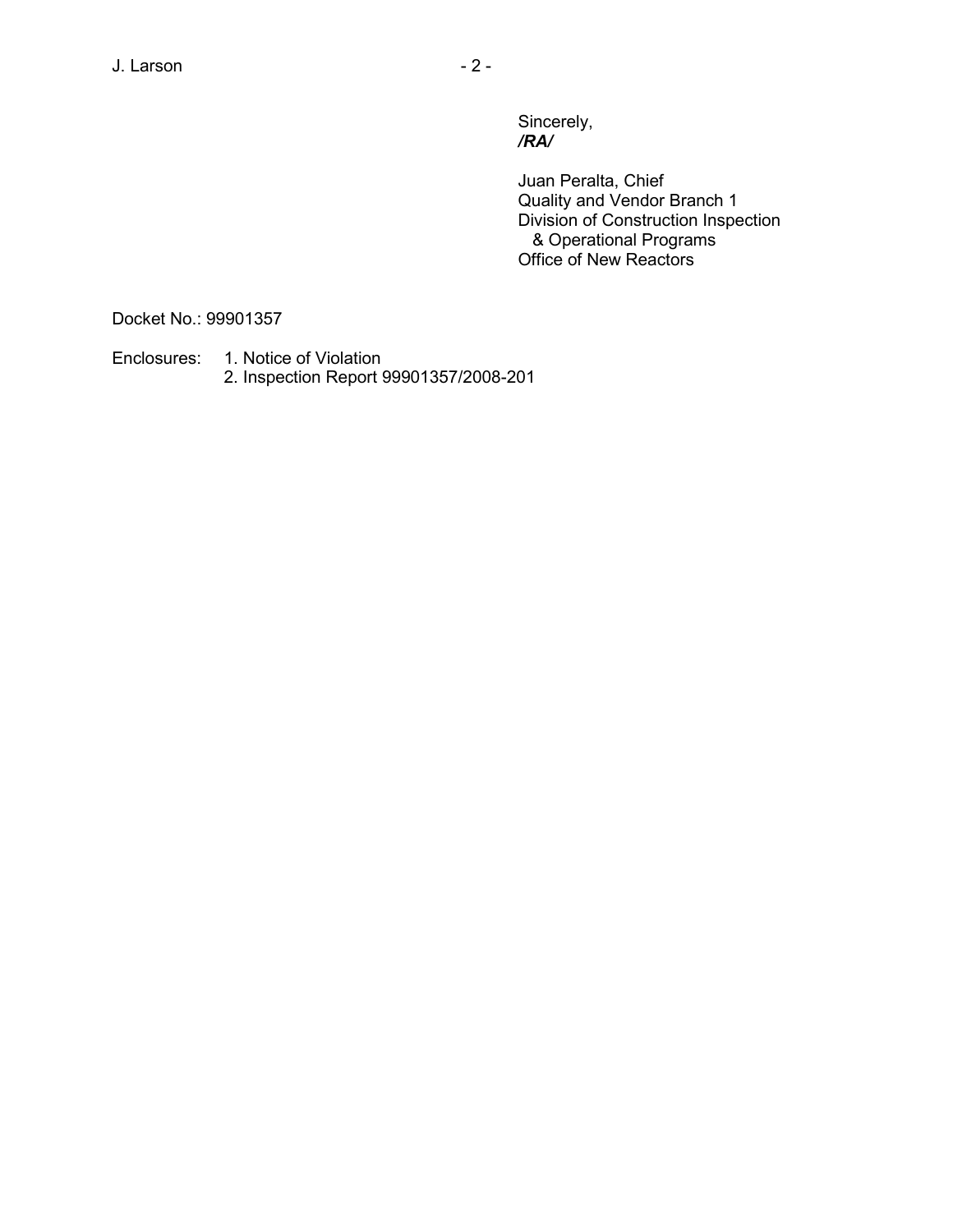Sincerely,<br>/**RA**/ */RA/* 

> Juan Peralta, Chief Quality and Vendor Branch 1 Division of Construction Inspection & Operational Programs Office of New Reactors

Docket No.: 99901357

Enclosures: 1. Notice of Violation 2. Inspection Report 99901357/2008-201

## DISTRIBUTION:

| MConcepcion    | <b>GGalletti</b>             | <b>DVotolato</b> | <b>AKeim</b>    |
|----------------|------------------------------|------------------|-----------------|
| VHall          | RidsNroDcip                  | RidsNroDcipCqvp  | RidsNroDcipCqvb |
| <b>DTaneja</b> | Jeff.Larson@ips.invensys.com |                  |                 |

## ADAMS ACCESSION NO: ML081820465 NRO-002

|          | OFFICE   NRO/DCIP/CQVP | NRO/DCIP/CCIP | NRO/DCIP/CQVP   |
|----------|------------------------|---------------|-----------------|
| II NAME  | MConcepcion            | RPascarelli   | <b>JPeralta</b> |
| ll DATE. | 07/10/2008             | 07/10/2008    | 07/11/2008      |

OFFICIAL RECORD COPY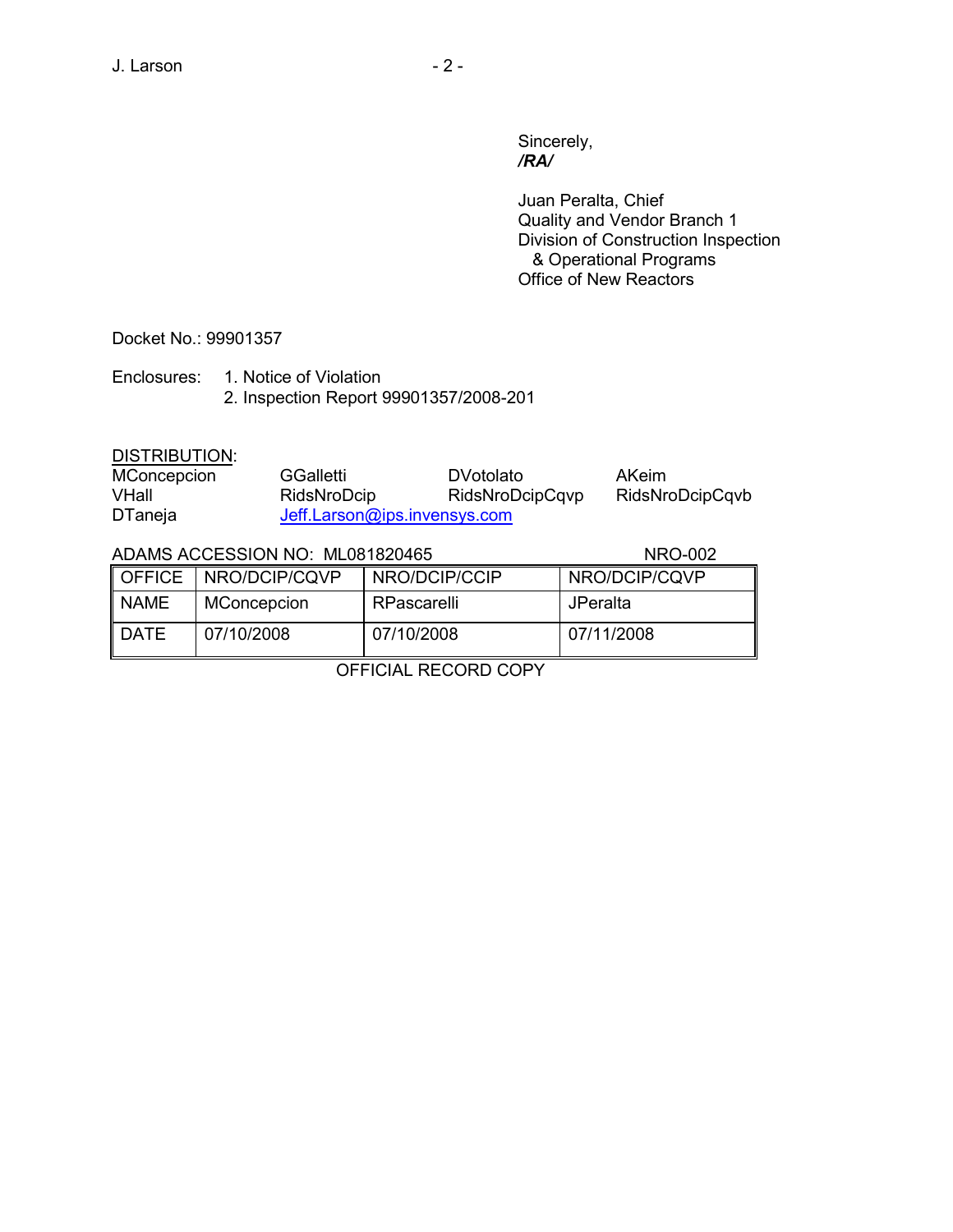### NOTICE OF VIOLATION

Invensys Process Systems Docket Number 99901357 Irvine, CA 92618

15345 Barranca Parkway Inspection Report No. 99901357/2008-201

Based on the results of the U.S. Nuclear Regulatory Commission (NRC) inspection conducted on May 19–22, 2008, of activities performed at Invensys Process Systems (IPS), the agency has identified one violation of NRC requirements. In accordance with the NRC Enforcement Policy, the violation is listed below:

10 CFR Part 21, Section 21.21, "Notification of failure to comply or existence of a defect and its evaluation," paragraph 21.21(a), requires, in part, that each individual, corporation, partnership, or other entity subject to 10 CFR Part 21 shall adopt appropriate procedures to (1) evaluate deviations and failures to comply associated with substantial safety hazards as soon as practicable.

IPS 10 CFR Part 21 implementing procedure Quality Assurance Manual (QAM) 13.3, "10 CFR Part 21 Reporting of Defects and Noncompliance," Revision 9, dated May 18, 2007, describes the process for identifying and evaluating deviations and reporting to the NRC when required.

Contrary to the above, as of May 22, 2008:

The IPS 10 CFR Part 21 implementing procedure QAM 13.3 did not provide adequate procedural guidance to evaluate deviations and failures to comply associated with substantial safety hazards.

This issue has been identified as Violation 99901357/2008-201-01.

This is a Severity Level IV violation (Supplement VII).

Pursuant to the provisions of 10 CFR 2.201, "Notice of Violation," IPS is hereby required to submit a written statement or explanation to the U.S. Nuclear Regulatory Commission, ATTN: Document Control Desk, Washington, DC 20555-0001, with a copy to the Chief, Quality and Vendor Branch 1, Division of Construction Inspection and Operational Programs, Office of New Reactors, within 30 days of the date of the letter transmitting this Notice of Violation. This reply should be clearly marked as a "Reply to a Notice of Violation" and should include: (1) the reason for the violation or, if contested, the basis for disputing the violation, (2) the corrective steps that have been taken and the results achieved, (3) the corrective steps that will be taken to avoid further violations, and (4) the date when full compliance will be achieved. Your response may reference or include previous docketed correspondence, if the correspondence adequately addresses the required response. Where good cause is shown, consideration will be given to extending the response time.

If you contest this enforcement action, you should also provide a copy of your response, with the basis for your denial, to the Director, Office of Enforcement, U.S. Nuclear Regulatory Commission, Washington, DC 20555-0001.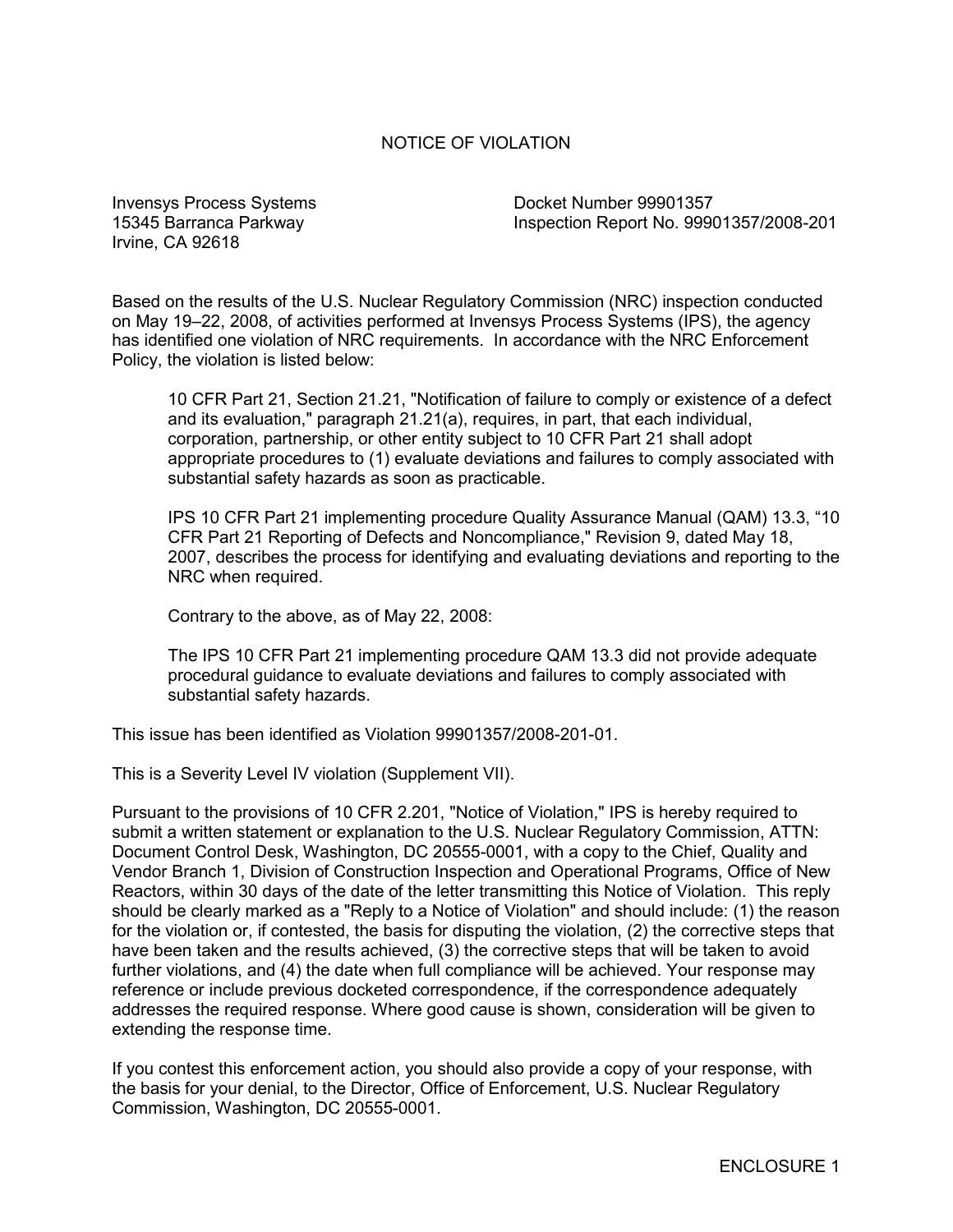Because your response will be made available electronically for public inspection in the NRC Public Document Room or from the NRC's Agencywide Documents Access and Management System (ADAMS), to the extent possible, it should not include any personal privacy, proprietary, or safeguards information so that it can be made available to the public without redaction. ADAMS is accessible from the NRC Web site at http://www.nrc.gov/reading-rm/adams.html. If personal privacy or proprietary information is necessary to provide an acceptable response, then please provide a bracketed copy of your response that identifies the information that should be protected and a redacted copy of your response that deletes such information. If you request withholding of such material, you must specifically identify the portions of your response that you seek to have withheld and provide in detail the bases for your claim of withholding (e.g., explain why the disclosure of information will create an unwarranted invasion of personal privacy or provide the information required by 10 CFR 2.390(b) to support a request for withholding confidential commercial or financial information). If safeguards information is necessary to provide an acceptable response, please provide the level of protection, described in 10 CFR 73.21, "Requirements for the Protection of Safeguards Information."

### **Dated at Rockville, Maryland this 11th day of July 2008.**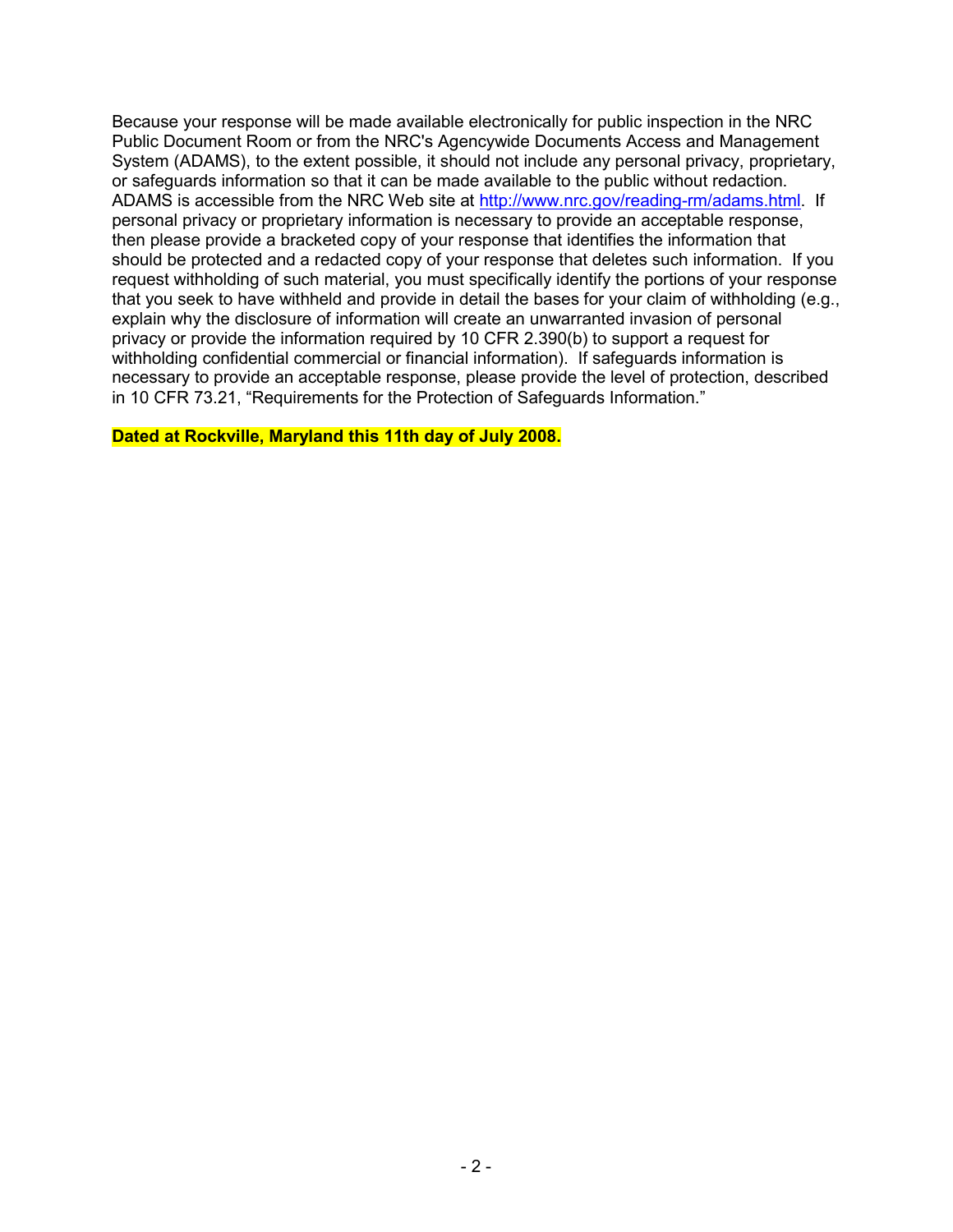### U.S. NUCLEAR REGULATORY COMMISSION OFFICE OF NEW REACTORS DIVISION OF CONSTRUCTION INSPECTION AND OPERATIONAL PROGRAMS

| Docket No.:              | 99901357                                                                                                                                                                                                                                                                     |                                                                                           |                |
|--------------------------|------------------------------------------------------------------------------------------------------------------------------------------------------------------------------------------------------------------------------------------------------------------------------|-------------------------------------------------------------------------------------------|----------------|
| Report No.:              | 99901357/2008-201                                                                                                                                                                                                                                                            |                                                                                           |                |
| Vendor:                  | <b>Invensys Process Systems</b><br>15345 Barranca Parkway<br>Irvine, CA 92618<br>(949) 885-0716                                                                                                                                                                              |                                                                                           |                |
| <b>Vendor Contact:</b>   | Jeff Larson<br>Director, Nuclear Quality Assurance<br>Jeff.Larson@ips.invensys.com                                                                                                                                                                                           |                                                                                           |                |
| Nuclear Industry:        | Invensys Process Systems is a global supplier of products,<br>systems, and services for safety, critical control, and<br>turbomachinery applications. Invensys, with its Foxboro business<br>unit, has been a major supplier to the nuclear industry for nearly<br>50 years. |                                                                                           |                |
| <b>Inspection Dates:</b> | May 19-22, 2008                                                                                                                                                                                                                                                              |                                                                                           |                |
| Inspection Team:         | <b>Milton Concepcion</b><br><b>Greg Galletti</b><br>Dori Votolato<br>Andrea Keim<br><b>Victor Hall</b><br>Dinesh Taneja                                                                                                                                                      | NRO/DCIP/CQVP<br>NRO/DCIP/CQVP<br>NRO/DCIP/CQVP<br>NRO/DCIP/CQVB<br>NRR/DE<br>NRO/DE/ICE2 | Lead Inspector |
| Approved by:             | /RA/                                                                                                                                                                                                                                                                         |                                                                                           | 7/11/2008      |
|                          | Juan Peralta<br>Quality and Vendor Branch 1<br>Division of Construction Inspection<br>and Operational Programs<br><b>Office of New Reactors</b>                                                                                                                              |                                                                                           | Date           |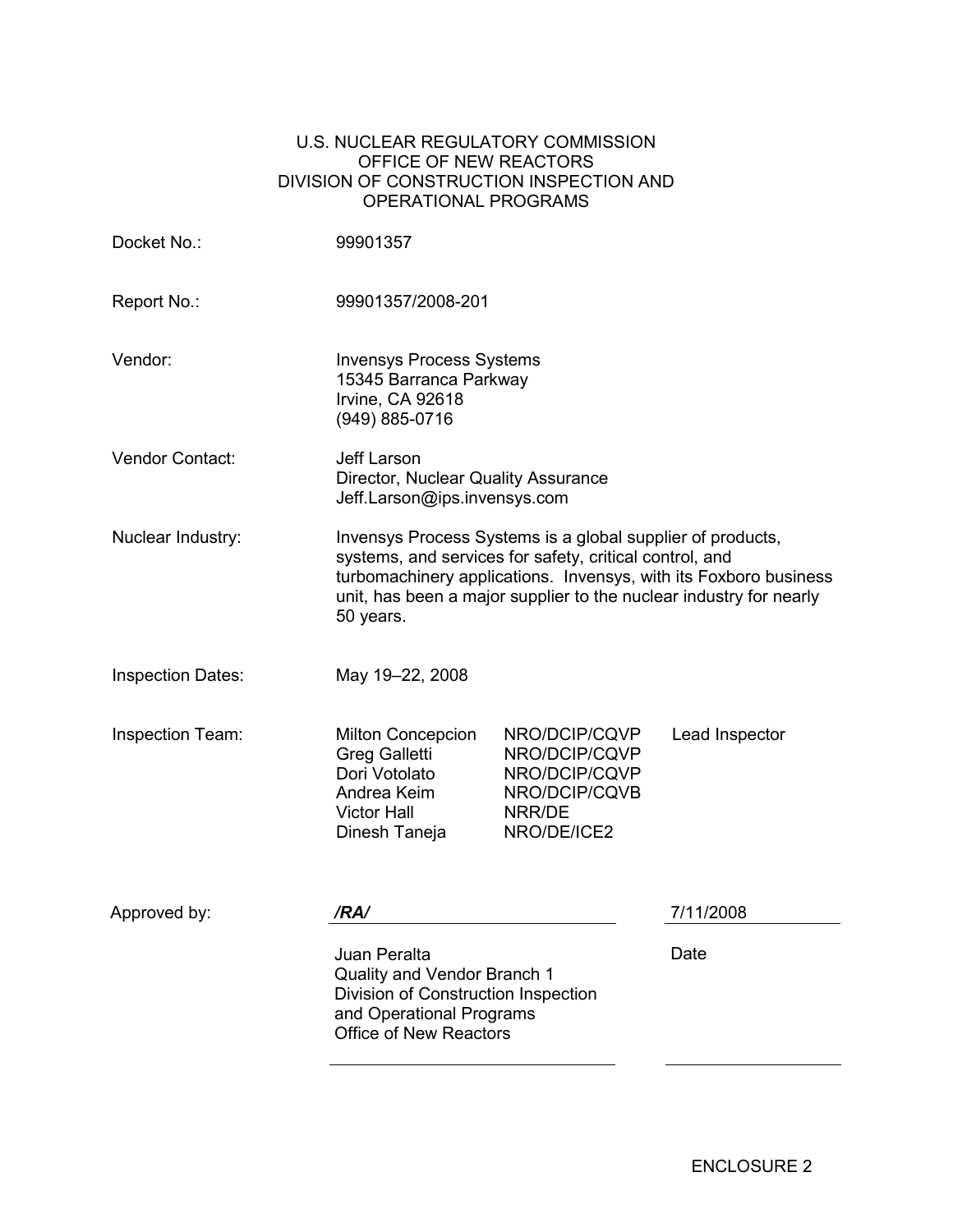# **EXECUTIVE SUMMARY**

#### Invensys Process Systems 99901357/2008-201

The purpose of this inspection was to verify the implementation of the Invensys Process Systems (IPS) quality assurance (QA) program and the program under Title 10, Part 21, "Reporting of Defects and Noncompliance," of the *Code of Federal Regulations* (10 CFR Part 21). The U.S. Nuclear Regulatory Commission (NRC) inspectors reviewed selected portions of the IPS QA and 10 CFR Part 21 controls established and implemented to meet the regulations set forth in Appendix B, "Quality Assurance Criteria for Nuclear Power Plants and Fuel Reprocessing Plants," to 10 CFR Part 50, "Domestic Licensing of Process and Utilization Facilities," and 10 CFR Part 21, respectively. The NRC conducted the inspection at the IPS facility in Irvine, California.

The following were the NRC inspection bases:

- Appendix B to 10 CFR Part 50
- 10 CFR Part 21

The NRC performed an inspection of IPS on March 14–15, 2006, and identified a nonconformance with NRC requirements associated the IPS corrective action program. During this inspection, the NRC inspectors reviewed the corrective and preventive actions associated with this nonconformance. This issue has been closed. Section 4 of this report discusses this issue in more detail.

The results of the inspection are summarized below.

#### 10 CFR Part 21 Program

The NRC inspectors identified one violation for failure to meet the requirements of 10 CFR Part 21. Violation 99901357/2008-201-01 was cited because IPS did not provide appropriate procedures to evaluate deviations and failures to comply associated with substantial safety hazards.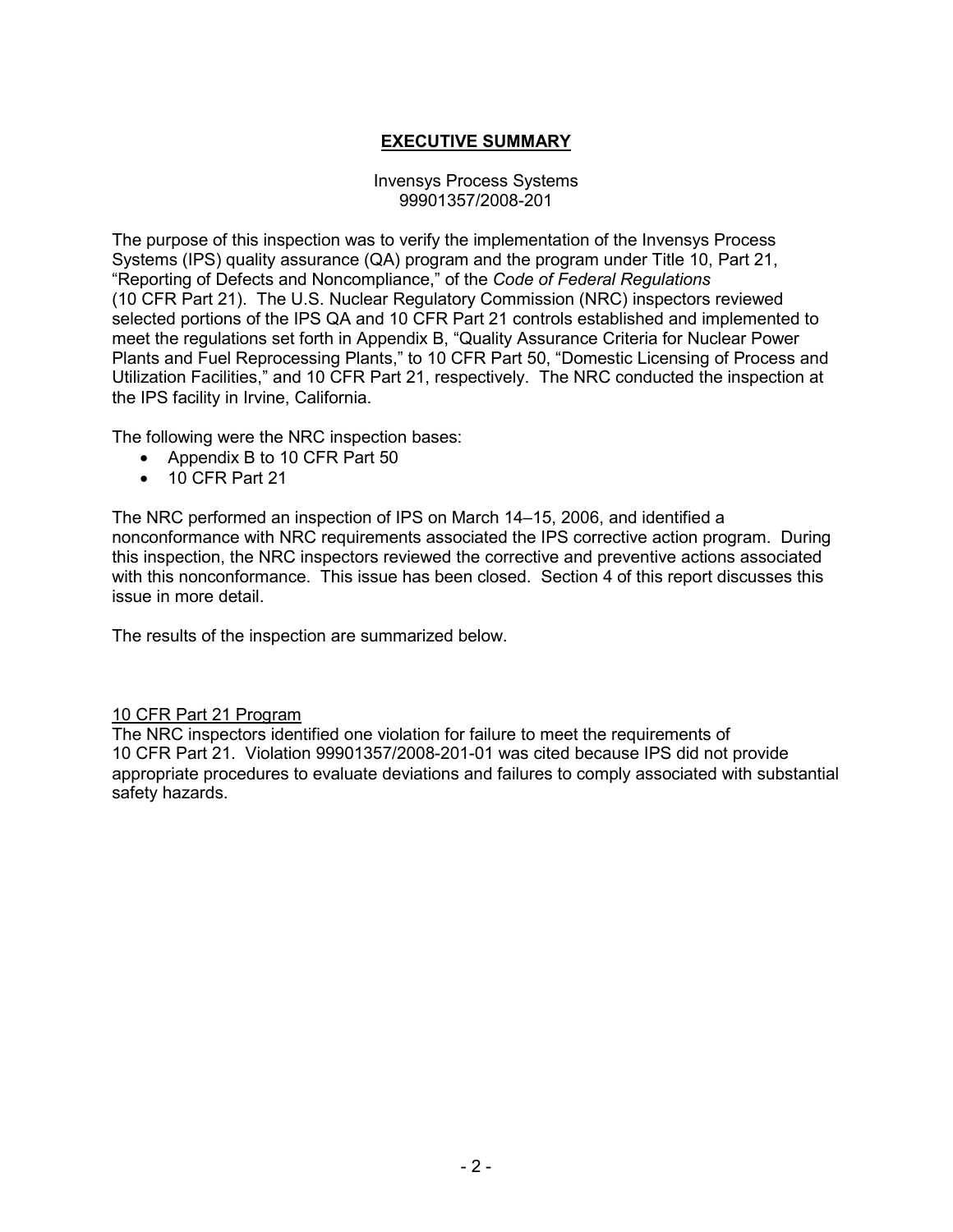# **REPORT DETAILS**

### 1. 10 CFR PART 21 PROGRAM

#### a. Inspection Scope

The NRC inspectors reviewed the IPS QA policies and implementing procedures that govern the 10 CFR Part 21 process to determine compliance with 10 CFR Part 21. The NRC inspectors also sampled the vendor's 10 CFR Part 21 program implementation activities.

#### b. Observations and Findings

Quality Assurance Manual (QAM) 13.3, "10 CFR Part 21 Reporting of Defects and Noncompliance," Revision 9, dated May 18, 2007, described the IPS process for complying with the requirements of 10 CFR Part 21. The NRC inspectors noted that QAM 13.3 provided adequate interface of the corrective action and nonconformance reporting processes with the 10 CFR Part 21 program to ensure effective identification of deviations and failures to comply associated with substantial safety hazards. The NRC inspectors noted that QAM 13.3 correctly defined the following terms relevant to 10 CFR Part 21—defect, deviation, basic component, commercial grade item, and dedication. The NRC inspectors also noted that QAM 13.3 properly addressed all the timeliness requirements of 10 CFR Part 21 and found that IPS procedure QAM 16.0, "Quality Records," Revision 16, dated February 29, 2008, provided adequate controls for the retention of 10 CFR Part 21 evaluations or notifications.

During the review of QAM 13.3, the NRC inspectors noted that the Quality Assurance Review Board (QARB) is responsible for evaluating whether deficiencies and deviations warrant a 10 CFR Part 21 evaluation. QAM 13.3 provided five screening criteria and a flowchart to determine whether a deviation or deficiency is reportable under 10 CFR Part 21. However, the NRC inspectors noted that the procedure did not describe how to perform a Part 21 evaluation to determine if the identified deviation or failure to comply could cause a substantial safety hazard. After discussions with IPS personnel, the NRC inspectors determined that QAM 13.3 did not provide adequate procedural guidance for the evaluation of deviations and failures to comply associated with substantial safety hazards. The NRC inspectors further noted that the flowchart in QAM 13.3 incorrectly screens all deviations as defects. The NRC inspector's identified lack of adequate guidance for the evaluation of deviations or failures to comply as Violation 99901357/2008-201-01.

To verify adequate implementation of the 10 CFR Part 21 process, the NRC inspectors requested copies of 10 CFR Part 21 records of evaluations and reports that IPS has completed. IPS had performed three 10 CFR Part 21 evaluations of deviations, as documented in Action Request Reports (ARRs) 539, 579, and 580. The NRC inspectors noted that the ARRs did not document the 10 CFR Part 21 screening process required in QAM 13.3. ARRs 539 and 580 provided adequate objective evidence to determine that the identified deviations were not reportable defects. However, the evaluation for ARR 579 did not provide objective evidence to demonstrate that an identified deviation was not a defect. The NRC inspectors determined that this deficiency was caused by the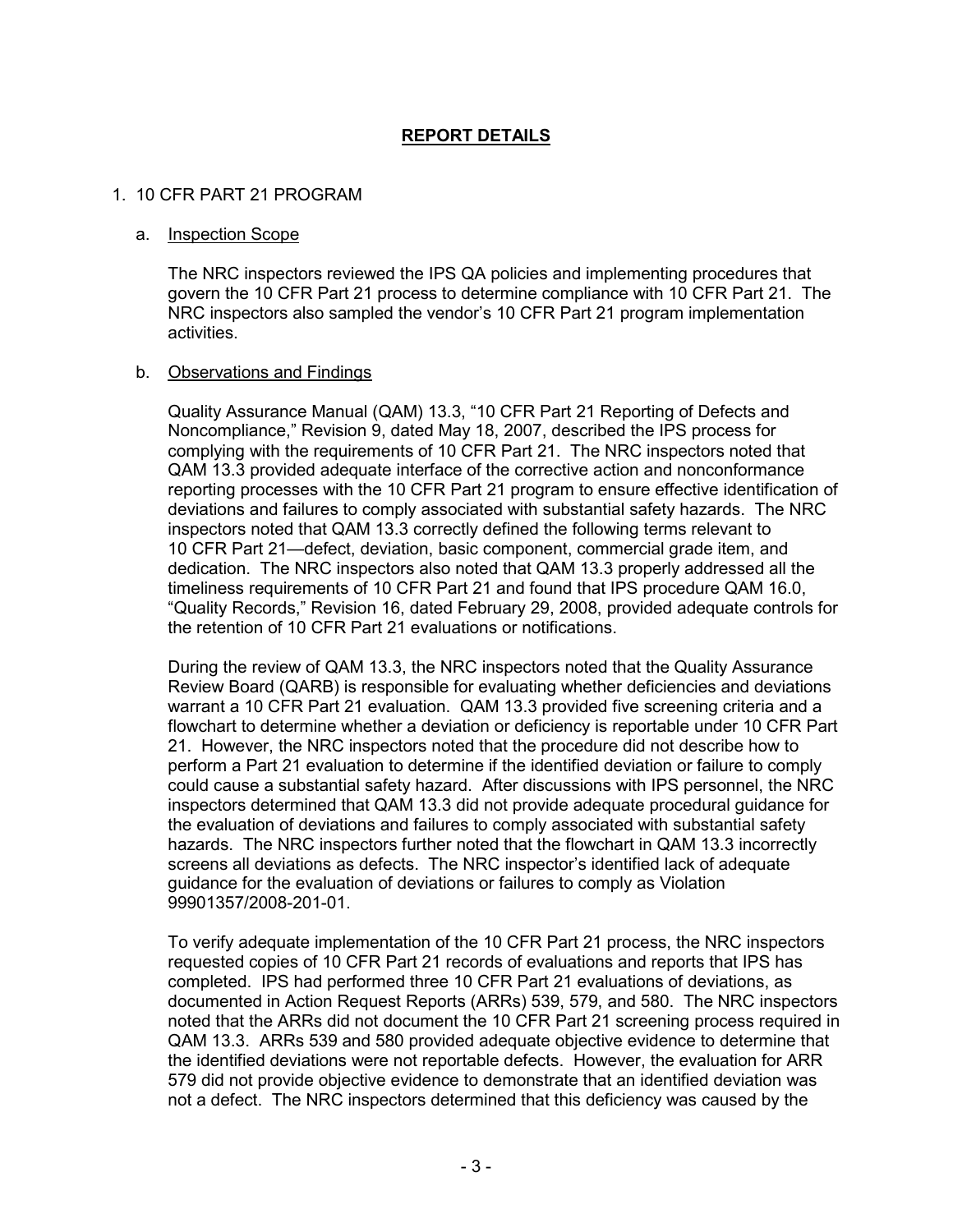lack of adequate procedural guidance from IPS to evaluate deviations as noted above in Violation 99901357/2008-201-01. During the inspection, IPS entered this issue into its corrective action program.

Based on a sample of procurement documents for safety-related parts and services from sub-suppliers, the NRC inspectors verified that IPS had specified the applicability of 10 CFR Part 21 as required in 10 CFR 21.31, "Procurement Documents." However, the NRC inspectors noted that Purchase Orders 120487, 120488, and 120614 to the IPS Reynosa, Mexico, facility for nonsafety-related parts incorrectly invoked the requirements of Appendix B to 10 CFR Part 50. The NRC inspectors noted that IPS self-identified this issue during an internal audit and took appropriate corrective action. The NRC inspectors also verified that IPS posted notices describing the 10 CFR Part 21 regulations and procedures consistent with the requirements of 10 CFR Part 21.6 "Posting Requirements."

### c. Conclusions

The NRC inspectors identified one violation for failure to meet the requirements of 10 CFR Part 21. Violation 99901357/2008-201-01 was cited because IPS did not provide adequate procedural guidance to evaluate deviations and failures to comply associated with substantial safety hazards. Except for the violation identified, the NRC inspectors concluded that the IPS 10 CFR Part 21 program and implementation are consistent with the regulatory requirements.

### 2. DESIGN CONTROL

## a. Inspection Scope

The NRC inspectors reviewed the IPS policy and procedures governing design control activities as they relate to the development of the Triconex software and hardware to ensure that those guidelines adequately described the process as required in Criterion III, "Design Control," of Appendix B to 10 CFR Part 50. The NRC inspectors also reviewed a representative sample of design packages and observed testing activities at the IPS manufacturing facility to verify effective implementation of such requirements.

#### b. Observations and Findings

## b.1 Tricon v10 Nuclear Qualification Project

The NRC inspectors reviewed the documentation associated with the Tricon v10.2.1 qualification project to verify whether the process implemented by IPS is consistent with applicable regulatory requirements and relevant industry standards. In addition to reviewing the documents governing the process, the NRC inspectors also interviewed IPS personnel to ensure that activities performed were commensurate with their responsibilities.

The Tricon PLC system has continued to evolve since the nuclear qualification of Tricon v9.5.3. For various reasons, such as enhanced response time requirements, obsolete components, circuit board fabrication technology, and other considerations, IPS initiated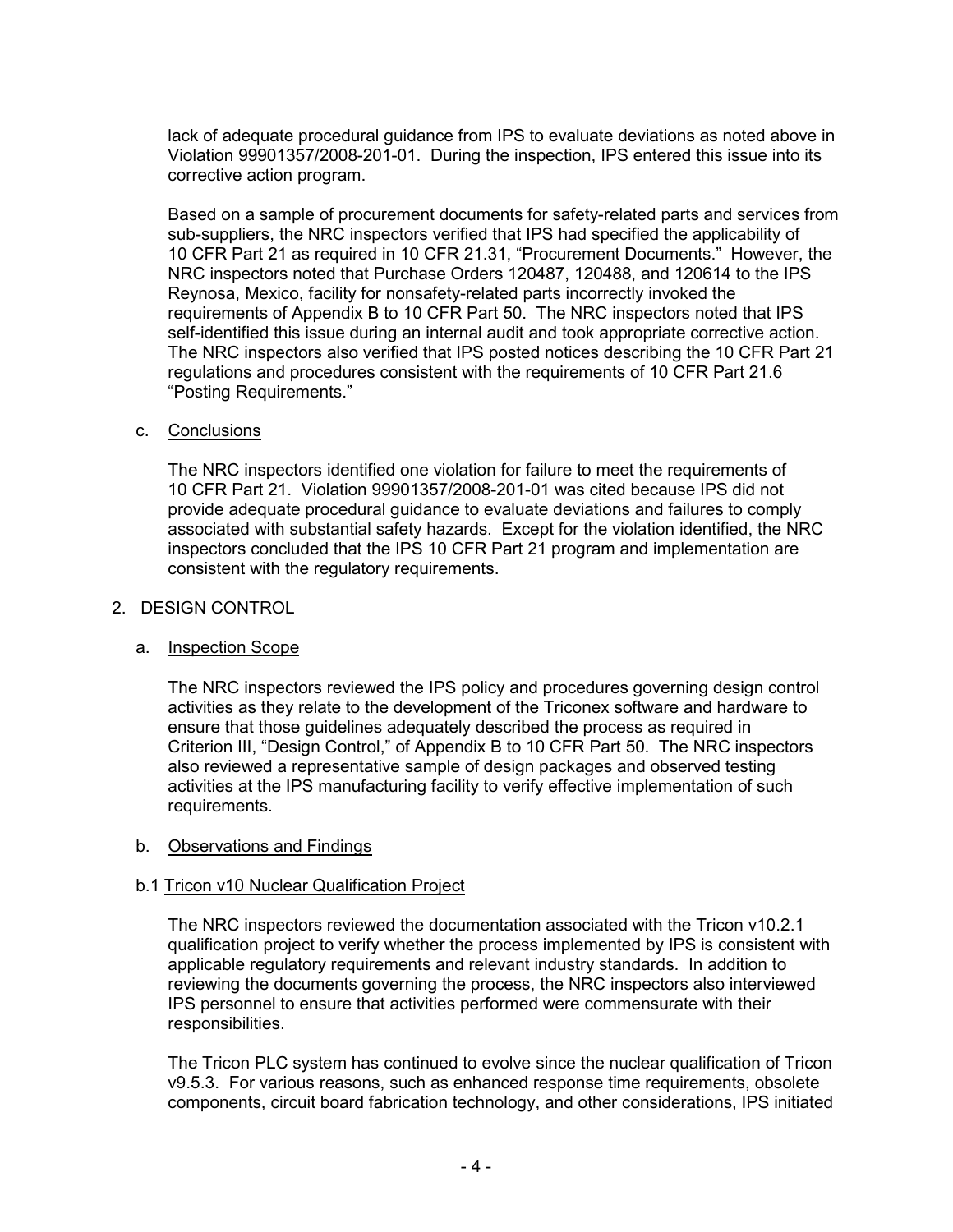the Tricon v10.2.1 nuclear qualification project and completed it in May 2008, but it has not yet been approved by the NRC for use in safety-related applications.

The NRC selected this project for inspection of the IPS design control process. The NRC inspectors noted that a number of documents were created for the v10.2.1 nuclear qualification project, consistent with the IPS QAM and Engineering Department Manual (EDM). The NRC inspectors reviewed the documents listed in Table 1 related to the v10.2.1 qualification project:

## **Table 1 Documents Reviewed**

| Ref.<br><u>No.</u> | Document No. | Rev. | Date             | <b>Title</b>                                                                                                                                                |
|--------------------|--------------|------|------------------|-------------------------------------------------------------------------------------------------------------------------------------------------------------|
| 1                  | 9600164-002  | 3    | 11/08/2006       | <b>Nuclear Qualification Quality Plan;</b><br>provides an overview of the nuclear<br>qualification process.                                                 |
| $\overline{2}$     | 9600164-500  | 5    | 05/10/2008       | <b>Master Test Plan</b>                                                                                                                                     |
| 3                  | 9600164-535  | 0    | <b>July 2007</b> | <b>Software Quality Report</b>                                                                                                                              |
| 4                  | 9600164-537  | 0    | 07/24/2006       | Software QA Plan                                                                                                                                            |
| 5                  | 9600164-539  | 0    | <b>July 2007</b> | <b>Critical Digital Review of the Triconex</b><br>Tricon v10.2.1                                                                                            |
| 6                  | 9600164-540  | 21   | 05/10/2008       | Master Configuration List (MCL)                                                                                                                             |
| 7                  | 9600164-542  | 0    | 07/15/2007       | Change Impact Analysis (CIA) Tested vs.<br><b>Current Production</b>                                                                                        |
| 8                  | 9600164-545  | 1    | 05/10/2008       | <b>Equipment Qualification Summary</b><br>Report                                                                                                            |
|                    |              |      |                  | Appendix A-EPRI TR-107330<br><b>Compliance Traceability Matrix</b><br><b>Appendix B-Application Guide</b><br>Appendix C-Evaluation of IEEE<br>Std. 323-2003 |
| 9                  | 9100150-001  | 2.0  | April 2008       | Tricon v10 Nuclear-Qualified Equipment<br>List (NQEL)                                                                                                       |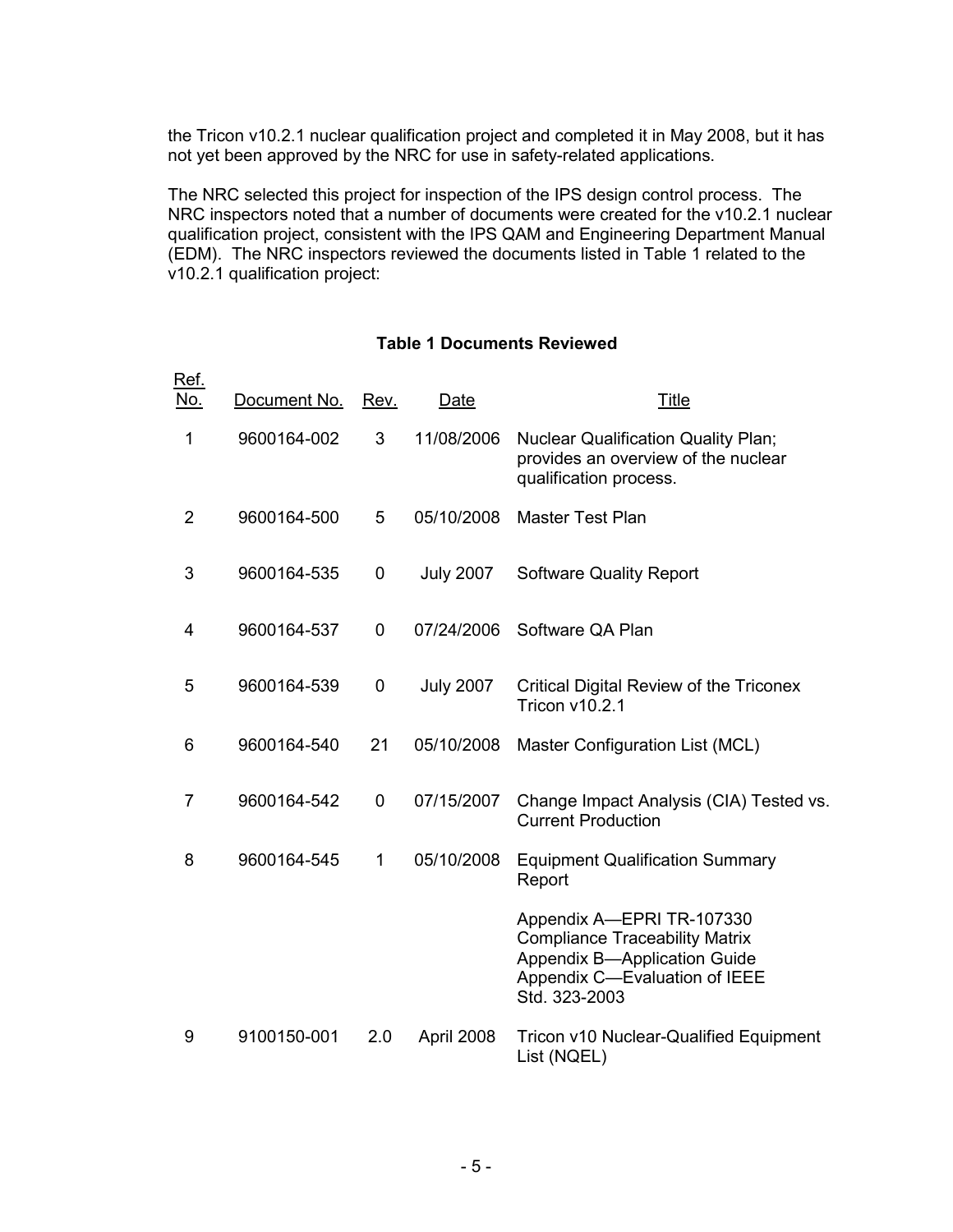The NRC inspectors reviewed the equipment qualification summary report and noted that the v10.2.1 qualification project included the following Tricon PLC system modules:

- enhanced main processor (MP) (model 3008)
- Next Generation Differential Analog Input module
- Next Generation Differential Digital Output module
- surface mount technology versions of previously qualified input/output (I/O) modules
- Tricon Communication Module

EDM 12.00, "Product Development Process," Revision 4.3, dated April 20, 2007, documents the Triconex product development process, which is designed to comply with the following industry standards:

- IEC 61508 (international standard for electronic safety system) intended to satisfy the process requirements of Safety Integrity Level 3
- ISO 9001:2000
- Institute of Electrical and Electronics Engineers (IEEE) Std. 1012-1998, "Verification and Validation"

The NRC inspectors noted that EDM 12.00 groups lifecycle activities and includes the following phases:

- requirements—including marketing requirements/design inputs, engineering project plan, system requirements
- design—including system design, module requirements, module design
- implementation—including creation of prototype modules, prototype fabrication, assembly, test benches and simulation processes for prototype testing
- verification including module test, module integration and verification, system integration and verification (design verification performed by qualified personnel not directly involved in the design of the product)
- validation—including system validation and pilot release, system certification (third party, etc.), and product release to manufacturing
- active—including production and sales, product configuration control and change management, product withdrawal
- retirement—product deactivation and retirement

The NRC inspectors also noted that IPS followed Triconex engineering procedure EDM 74.00, "Nuclear Qualification of Triconex Products," Revision 1.1, dated February 20, 2008, along with EDM 12.00 for qualification of v10.2.1 modules for nuclear-safety-related applications. Upon successful completion of the qualification program, the qualified components were documented in the Tricon v10.2.1 Nuclear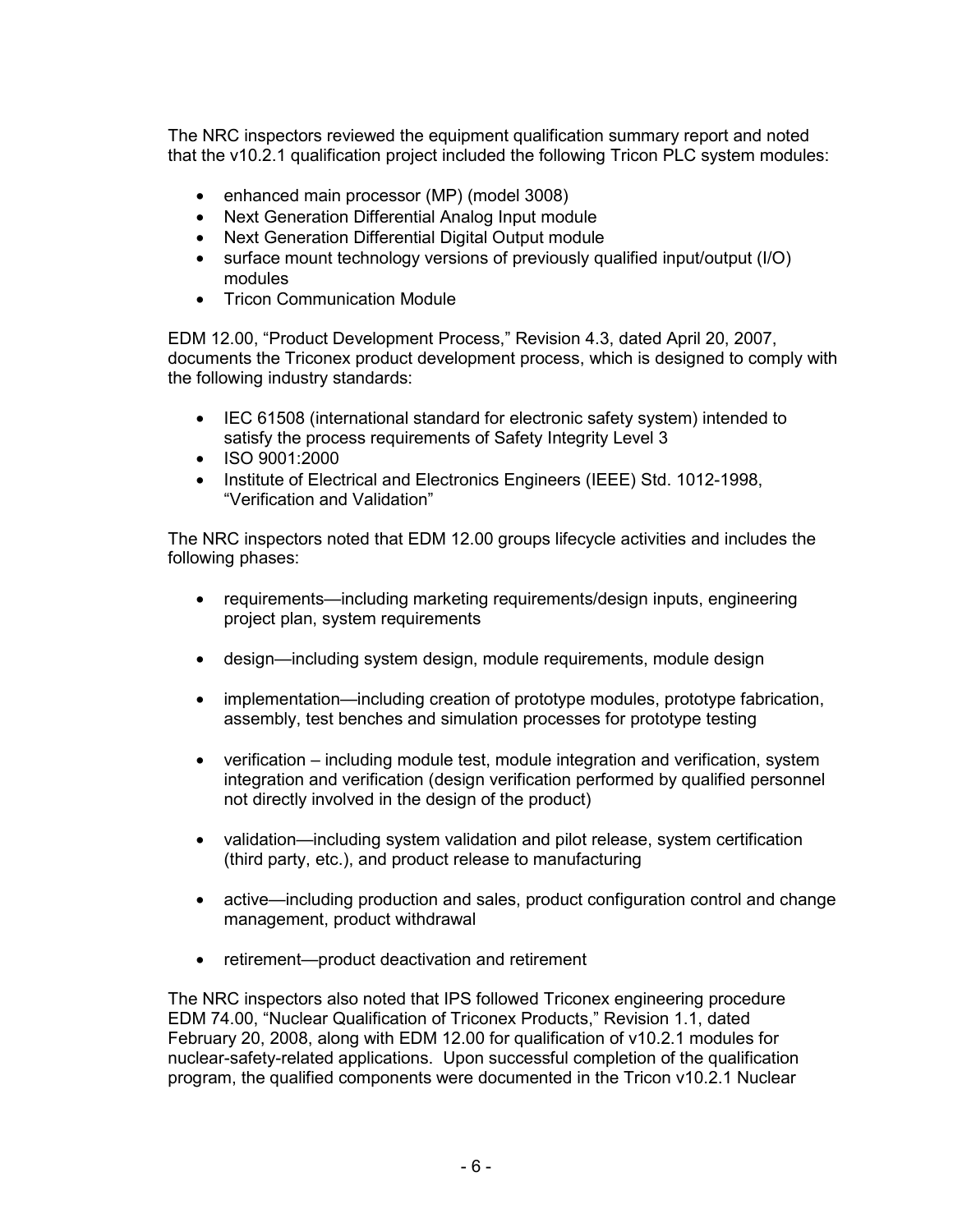Qualified Equipment List (NQEL). Tricon components identified in NQEL are the only components allowed to be used in safety-related nuclear applications.

Using the NQEL, the NRC inspectors selected the enhanced nuclear-qualified MP 3008N module as a sample to verify the implementation of the design control process. IPS first introduced this module in v9.6 of the Tricon PLC system, and it is considered an upgrade from the MP 3006N used in the NRC-approved v9.5.3 of the Tricon PLC system. Each MP 3008N uses two Motorola processors that provide increased performance. IPS is using the MP 3008N module in the v10.2.1 qualification project.

The MCL prepared for the v10.2.1 qualification project identifies all the components that are part of the v10.2.1 qualification activities. The specifications of the MP are as follows:

MP 3008 Enhanced MP III, v10, 16Mb Part Number 3000710-100, Revision D Printed Circuit Board Number 7400222-100, Revision B2

The NRC inspectors noted that IPS documented a critical digital review (CDR) of Tricon v10.2.1 and TriStation 1131 v4.1, Build 437, to support the v10.2.1 qualification project. This CDR documents changes to the Tricon PLC system, including microprocessor, simplified architecture, faster speed, and simpler communication network between the MP modules.

A section of the CDR was devoted to the evaluation of the MP evolution from 3006N (qualified as part of v9.3.1 original qualified system) to the current version of MP 3008N. The NRC inspectors noted that the change in MP module also required changes to other components within the Tricon PLC system, including the communications scheme, memory type and size, and others. The CDR considered and documented all of these changes. The CDR also offers various cautions, including application cautions, recommendations for use, and QA process enhancements. The NRC inspectors noted that the various recommendations provided in the CDR are now included in EDM 74.00.

The NRC inspectors noted that all of the Tricon v10.2.1 modules were put through an environmental qualification process in accordance with IEEE Std. 323, "IEEE Standard for Qualifying Class 1E Equipment for Nuclear Power Generating Stations," which included seismic, radiation, environmental, and electromagnetic tests. The equipment qualification summary report documents the test results. Subsequent to these qualification tests, IPS performed a CIA that documented the changes between the tested and the production versions of the MP modules. This analysis evaluated changes to radiation, seismic, environmental, and electromagnetic characteristics of the components in the MCL for the v10.2.1 nuclear qualification project. The NRC inspectors reviewed the CIA and noted that the production 3008N module evolved from tested part no. 7400222-100, Revision B2, to production part no. 7400222-100, Revision B5. The NRC inspectors reviewed the NQEL to verify that the correct information was documented for the 3008N module, consistent with IPS procedural guidance. After reviewing the NQEL, the NRC inspectors noted that it did not document the revision number of the MP module qualified in accordance with the CIA. In absence of this information, the system integrator would have to use the CIA along with the NQEL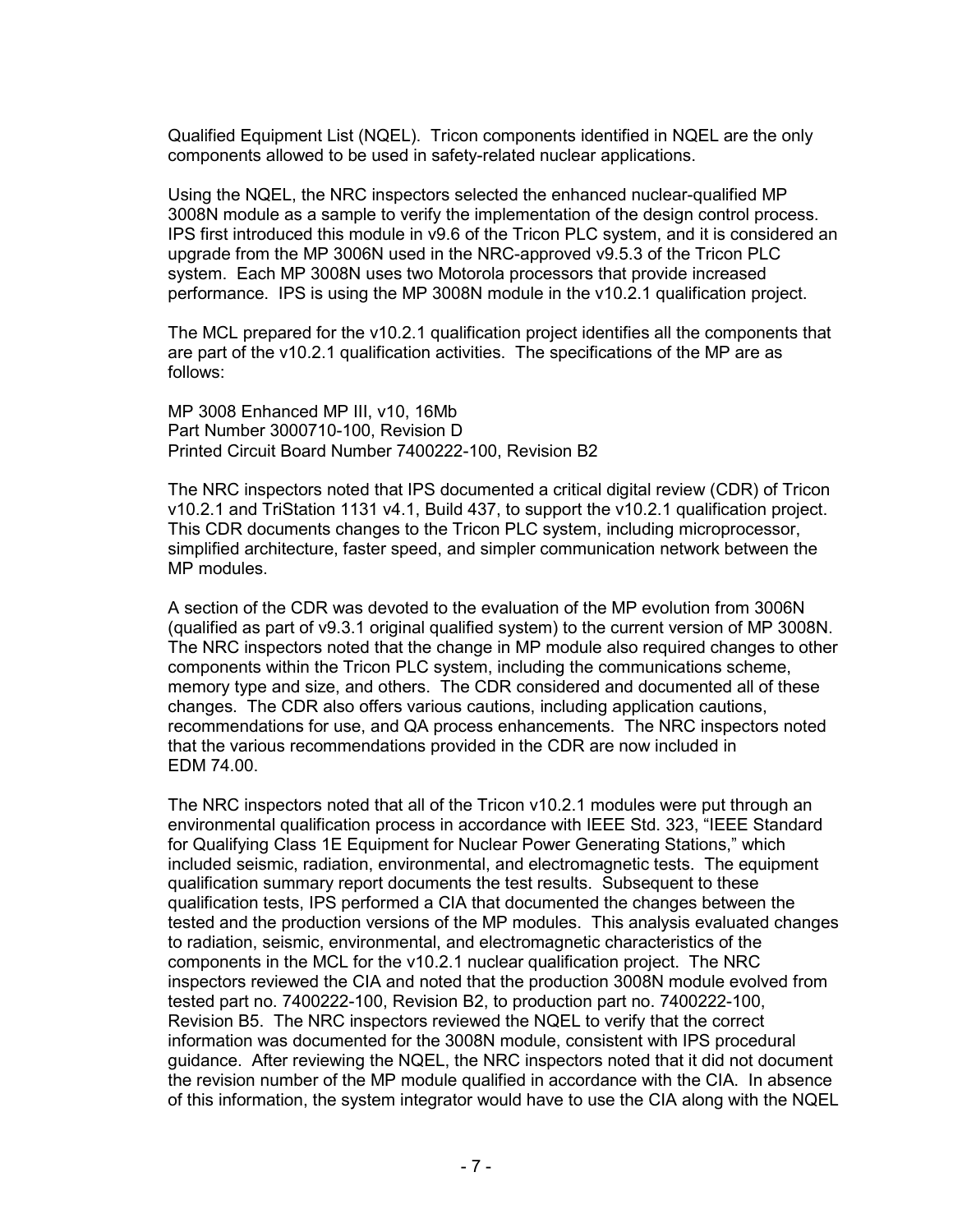to determine the correct revision number of the nuclear-qualified MP that will be used in safety-related applications. The NRC inspectors discussed this issue with IPS engineering personnel and learned that this issue had already been identified and an ARR was initiated in September 26, 2007, to address document inconsistencies in the v10 NQEL. The NRC inspectors found this acceptable.

The NRC inspectors reviewed the Technischer Überwachungs-Verein (TÜV) validation and certification documents, which are part of the v10.2.1 qualification project documentation. TÜV is an independent German organization that performed third-party validation and certification of v10.2.1 of the Tricon PLC system. The NRC inspectors reviewed the approved components list for the Tricon v10.2.1, which is available at the TÜV Web site. The NRC inspectors noted that the certificate only listed the MP module model 3008 and did not list the nuclear-qualified model 3008N. For various other modules, TÜV listed both the commercial and nuclear version of the modules. The NRC inspectors held multiple discussions with IPS engineering personnel to clarify this issue. IPS engineering personnel stated that documentation was submitted to TÜV to support the certification of the MP 3008N module. After conversations with IPS personnel, the NRC inspectors learned that this issue had been entered in the IPS corrective action program, and engineering personnel prepared a letter to TÜV requesting issuance of the Tricon v10.2.1 certification with the list of components submitted by IPS for certification, including the MP 3008N module. In a followup conference call with the IPS Nuclear Quality Director, the NRC inspectors learned that TÜV, as requested by IPS, updated the approved components list for the Tricon v10.2.1 to reflect the nuclear-qualified 3008N module. The NRC inspectors found this acceptable.

## b.2 Review of Project-Specific Application of the Triconex System

Project Procedures Manual (PPM) 1.0, "Application Project Administrative Controls," Revision 008, dated May 12, 2008, provides the administrative controls for projects that incorporate Tricon products into fully operational integrated systems, consistent with the IPS QAM. This procedure contains provisions for the review of project-specific purchase order specifications; development of hardware requirements specifications (HRS), software requirements specifications (SRS), quality plans/project plans, and the system design basis (SDB); development of functional drawings and function block diagrams, development of test specifications, test plans, and test procedures for the acceptance test phase; and system integration implementation activities.

PPM 2.0, "Design Control," Revision 006, dated May 2, 2005, describes the design control process used by IPS in Tricon application projects. This procedure implements design QA requirements established in Section 4.0 of the IPS QAM. This procedure controls design development, design review, design verification and validation (V&V), approval and release of the design documents, design changes, and final as-built design products.

The NRC inspectors reviewed the design process used by IPS for the qualification of Tricon PLC system for project-specific applications. The NRC inspectors focused the design review on the Florida Power and Light (FP&L) documentation related to the digital qualified safety parameter display system (QSPDS) replacement project. The QSPDS is a nuclear safety-related monitoring device that performs the following functions in support of Inadequate Core Cooling System (ICCS) monitoring: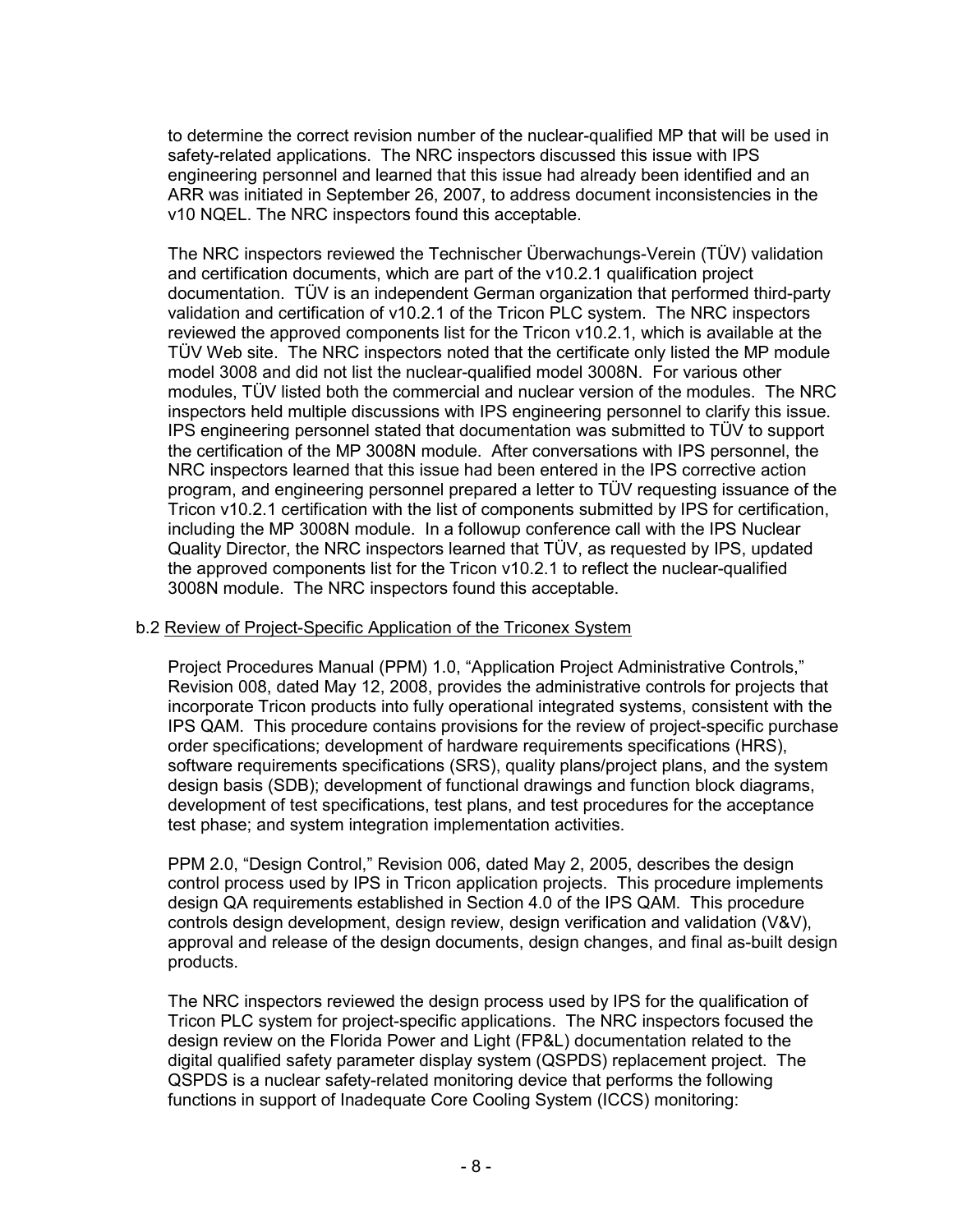- Subcooled Margin Monitor (SMM) parameter indication
- Reactor Vessel Level Monitoring System (RVLMS), including reactor vessel level indication and control of heater controller
- Qualified Core Exit Thermocouple (CET) Temperature Indication
- Transmission to and display of QSPDS data on a control room flat screen display
- Communication data link for transmission of QSPDS data to the non-Class 1E emergency response data acquisition and display system (ERDADS) for the purposes of alarm and alarm history; data history, trending, and reporting; sequence of events processing; and display on the ERDADS graphic displays
- Additional interface communication functions to laptops, workstations, printers, and associated software

The NRC inspectors selected the CET system as a sample within the ICCS to verify the adequacy of the design process implemented by IPS. The CET system uses 51 thermocouples positioned to measure fuel assembly coolant outlet temperature at preselected core locations. The NRC inspectors reviewed the process used to design, manufacture, qualify, and test the Tricon software and hardware platform, starting from general and functional requirements contained in the FP&L final safety analysis report (FSAR), the translation of these requirements into system processing requirements and function specifications, and the incorporation of these requirements into functional diagrams, generation of software code, software validation, and the factory acceptance testing (FAT). To this end, the NRC inspectors reviewed a sample of project-specific procedures and reports that documented different activities associated with the qualification of the Tricon PLC system to verify compliance with administrative requirements contained in the IPS design control process. Additionally, the NRC inspectors held numerous discussions with IPS personnel to ensure that activities performed were commensurate with their responsibilities.

IPS developed several QA-related documents for the design of the QSPDS, including a project quality plan and software and hardware quality plans. These plans complement the IPS QA plan with measures that are specific to instrumentation and control (I&C). Design procedures describe the engineering process for I&C activities that need to be performed for a specific project. The process developed by IPS ensures that the Tricon PLC system is qualified for each project.

# *Project-Specific Quality Plan*

The NRC inspectors reviewed the FP&L quality plan for the QSPDS replacement project; Document No. 488547-1-900, "Quality Plan/Project Plan," Revision 13, dated March 12, 2007. This plan documents the project activities in accordance with the IPS QA program and applicable industry standards. The plan covers design, fabrication, integration, and test activities associated with the QSPDS project. This includes the Tricon system interface with the Foxboro Intelligent Application (I/A) distributed control system (DCS), the ERDADS, and the Westinghouse safety-related human machine interface (SR HMI) display panel. The quality plan covers organizational responsibilities, qualification requirements, and interfaces with customers to ensure the quality of hardware/software and project deliverables. In addition, the quality plan covers equipment qualification requirements such as environmental, seismic, electromagnetic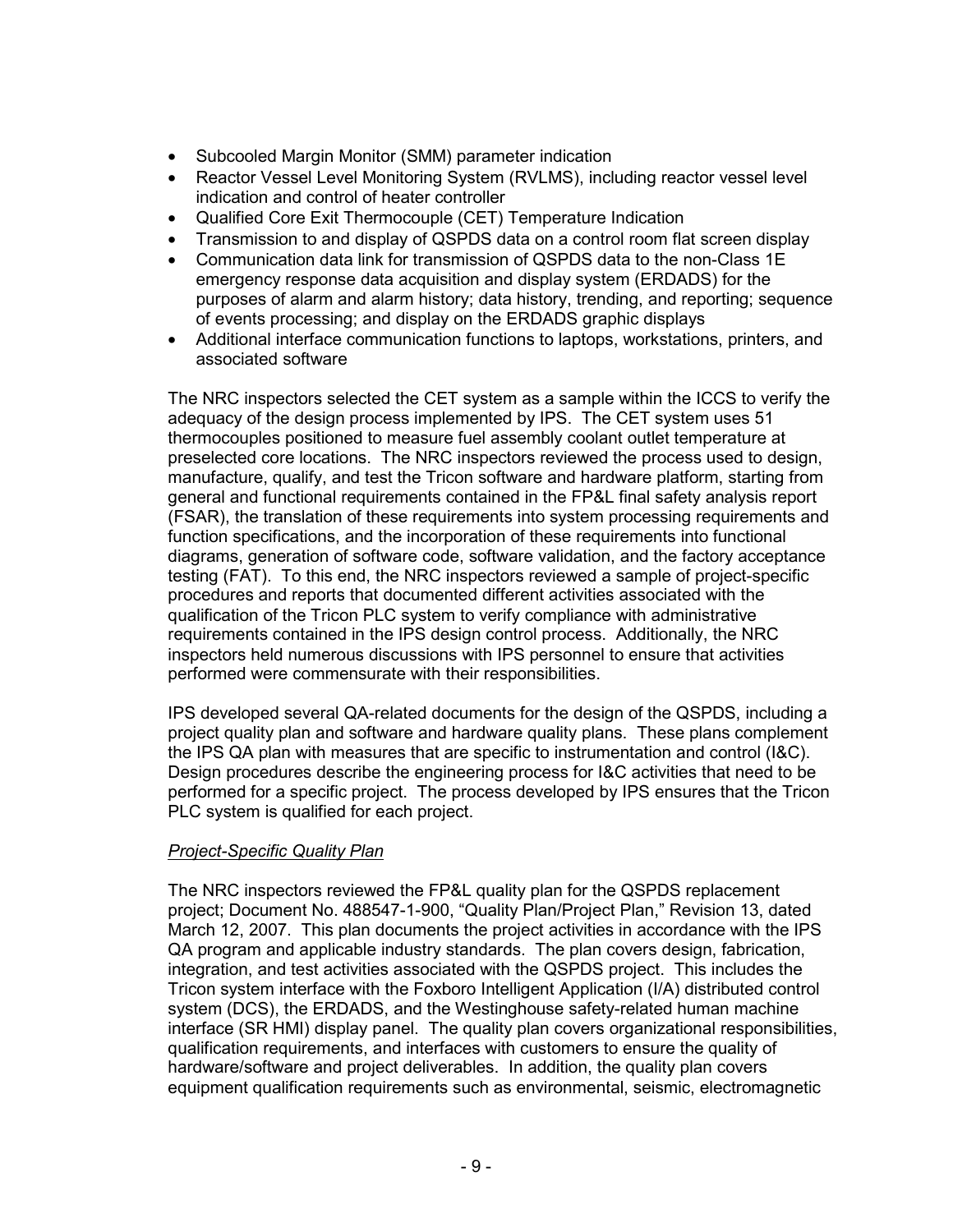interference/radio frequency interference (EMI/RFI), surge withstands capability, and electrostatic discharge (ESD) withstands capability.

The quality plan requires the development and issuance of project plans and documents for all the phases of the design process, including planning, design, drawings, software, verification testing, and system validation testing activities. For the FP&L QSPDS replacement project, the NRC inspectors reviewed the following documentation:

- System Software and Hardware Quality Assurance Plan (SQAP)
- System Software and Hardware Verification and Validation Plan (SVVP)
- SDB
- HRS
- Functional diagrams and functional block diagrams
- FAT Procedures
- Validation test report of the QSPDS

Details of the review of these documents are provided below.

#### *System Software and Hardware Quality Assurance Plan*

The NRC inspectors reviewed Document No. 488547-1-801, "System Software and Hardware Quality Assurance Plan (SQAP)," Revision 5, dated March 6, 2007. This plan describes the requirements and methodology to be followed in designing and developing the integrated system for the FP&L QSPDS replacement project. It covers the design of application program software and system hardware and its verification during the project engineering design phase. The plan also covers validation testing during the preliminary test verification (PTV), pre-FAT, FAT, and system performance test (SPT) activities. Specifically, the SQAP covers the following design activities:

- embedded operating system software, including operating systems, communications software, and chip-based firmware procured as a standalone component or as a subassembly that is under configuration control by others
- application software development tools, including the Triconex TriStation 1131 and other software used for applications programming and graphic display development
- application software, including the TriStation Application Project (TSAP) resident on the Tricon PLC system
- application software verification tools, including custom test drivers and software verification test cases used to document software verification testing of the TSAP, QSPDS library, and other software

The NRC inspectors noted that the SQAP describes management responsibilities and project tasks; documentation requirements; reviews and audit requirements; problem reporting and corrective action; code, media, and supplier control; record retention requirements; and training and risk management requirements. Output documentation required by the SQAP include the SRS, Software Design Description (SDD), SVVP, System Software and Hardware Verification and Validation Report (SVVR), user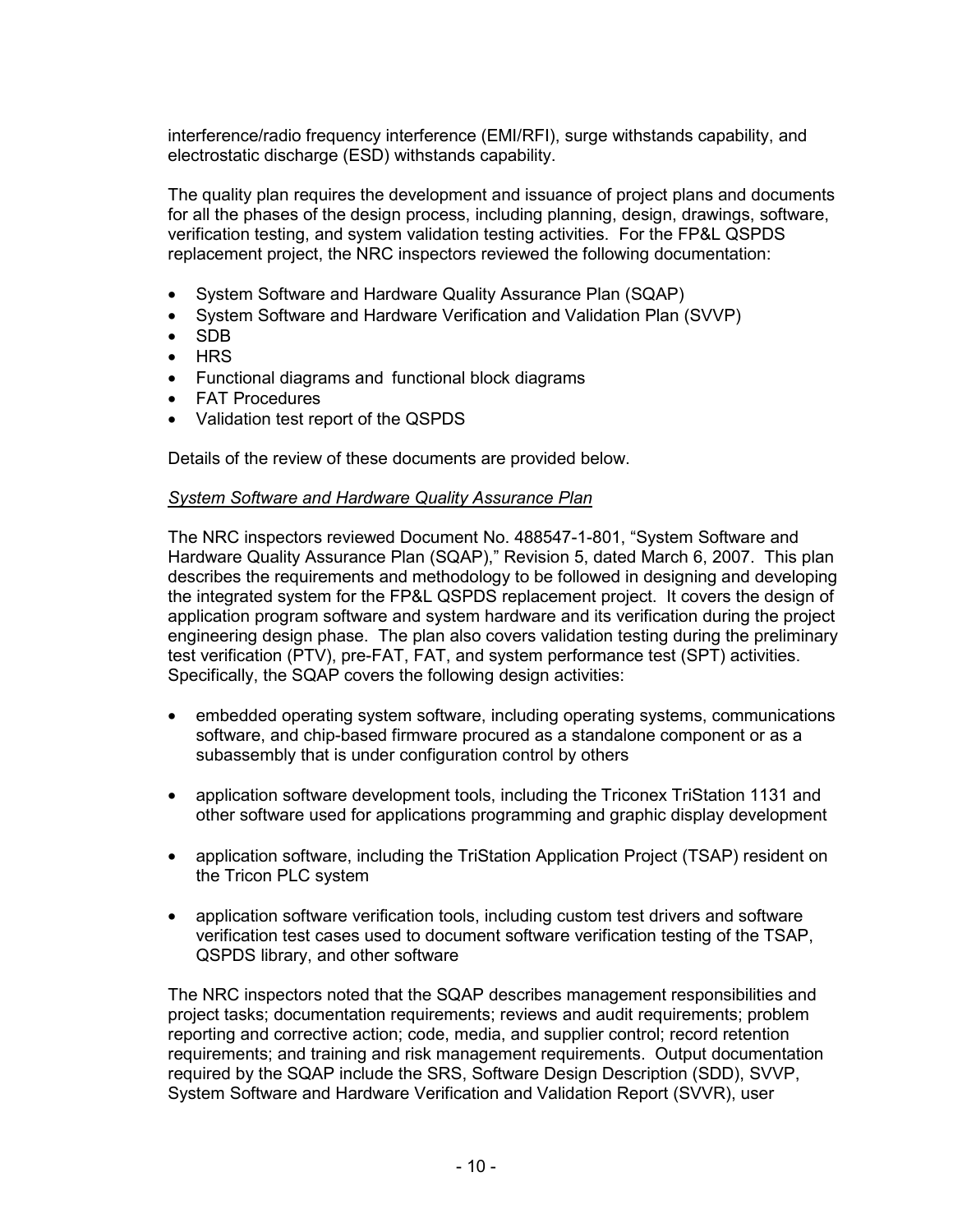documentation, software configuration management plan, project management plan, project traceability matrix, software installation and integration plan, and HRS. The NRC inspectors verified that these output documents were consistent with the project quality plan. No issues were identified in this area.

## *System Software and Hardware Verification and Validation Plan*

The NRC inspectors reviewed Document No. 488547-1-802, "System Software and Hardware Verification and Validation Plan (SVVP)," Revision 9, dated June 5, 2007. This document establishes the requirements for the V&V process to be applied to the Triconex TriStation application project (TSAP) software and system hardware developed for the FP&L QSPDS replacement project. The NRC inspectors noted that the SVVP includes verification activities for application program software, system hardware interfaces with the Westinghouse display panel, and Foxboro I/A workstations. It also specifies the methodology for the performance of specific V&V activities to verify QSPDS system reliability and availability.

The SVVP provides an overview of the V&V process and includes organizational responsibilities and a description of the tools and techniques used during the different lifecycle phases. It provides the verification process, including the requirement phase, design phase, implementation phase, test phase (validation), and preship checkout. The NRC inspectors verified that the description of each phase includes the input, tasks, and outputs required to complete the phase. In addition, the plan describes V&V administrative requirements, including anomaly reporting and resolution, task iteration and deviation policy, and control procedures applied to the V&V effort. Section 2 of the V&V plan describes the software safety plan and provides procedures and methodologies for the development of safety-critical software and hardware to help mitigate the introduction of software errors and system defects. Additionally, the NRC inspectors noted that the plan includes organizational responsibilities, qualification and training requirements, configuration management, and QA requirements. The NRC inspectors verified that the SVVP was developed consistent with the guidance contained in IEEE 1012-1998, "Software Verification and Validation," and IEEE 1028-1997, "Software Reviews." No issues were identified in this area.

## *System Design Basis*

The NRC inspectors reviewed Document No. 488547-1-805, "System Design Basis," Revision 4, dated March 26, 2007. This document describes the current design and licensing basis requirements for the QSPDS at Turkey Point and provides information necessary to describe how the new Tricon PLC system complies with those requirements. It further translates specific technical requirements (design inputs) identified in the Turkey Point FSAR, technical specifications, American National Standards Institute (ANSI)/IEEE standards and specifications, applicable Electric Power Research Institute (EPRI) reports, and regulatory requirements, into Tricon project documents (design outputs). PPM 2.0 describes the process used by IPS to identify design inputs and develop design outputs.

The NRC inspectors noted that the SDB provides a system design overview, describing the system software and hardware platforms; detailed design functions, including considerations of safety assessments contained in the Turkey Point final safety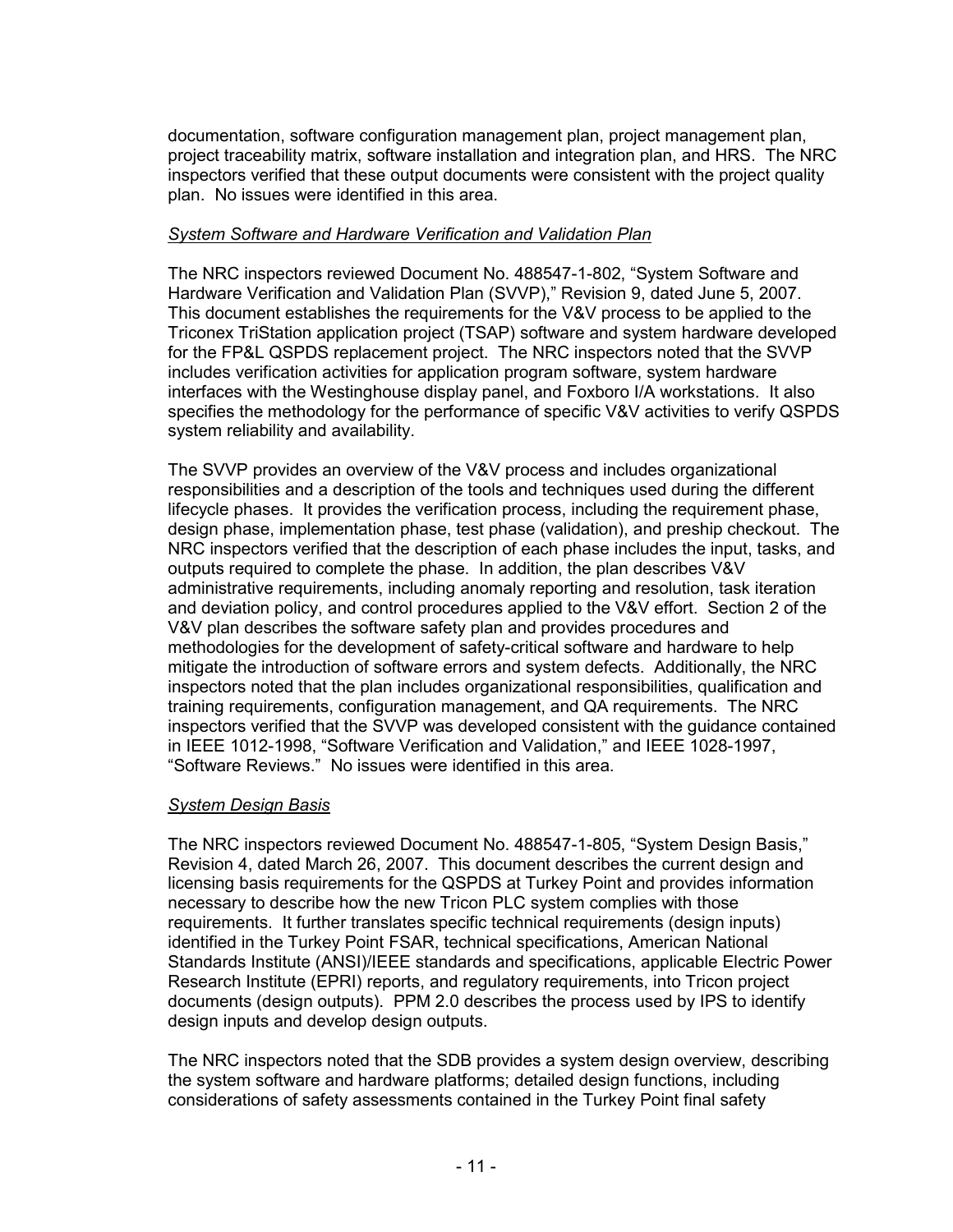evaluation report (FSER), and input, operation, and output descriptions; a detailed description of system interlocks and interfaces; and design-basis considerations such as redundancy, separation and isolation, seismic, environmental factors, EMI/RFI, and reliability. Section 6 of the SDB provides performance specifications for the seismic qualification of the safety-related components of the system. The Tricon PLC system must be seismically qualified and capable of operating within stated environmental limits of these performance specifications. These conditions bound the worst case environmental and seismic conditions anticipated during any plant operating mode and design-basis accident. Since all of the Tricon equipment provided to FP&L is being mounted in locations classified as mild environments, IPS determined that it did not need environmental qualification as required in 10 CFR 50.49, "Environmental Qualification of Electric Equipment Important to Safety for Nuclear Power Plants." The NRC inspectors did not identify any issues in this area.

The SDB also describes the hardware to be used and how it interfaces with existing equipment and other plant systems. The NRC inspectors reviewed the HRS and SDD, as summarized below, for details pertaining to the actual hardware and software to be used (including algorithm development).

### *Hardware Requirements Specification*

The NRC inspectors reviewed Document No. 488547-1-807, "Hardware Requirements Specification," Revision 6, dated March 13, 2007. This document provides hardware requirements for the Tricon PLC system being supplied for the QSPDS upgrade. The HRS provides detailed descriptions of hardware specifications, including power distribution, grounding, configuration requirements, heat load calculations, interfaces with other hardware platforms, thermocouple input modules, digital input modules, analog input modules, and interfaces with other I/O data link components. It also describes the installation details and mounting configuration of equipment contained within the existing main QSPDS cabinets. Since the Tricon PLC system interfaces with the qualified flat panel display manufactured by Westinghouse, the HRS provides a detailed description of the hardware integration and operation of the Westinghouse equipment and the Tricon PLC system for overall completeness.

The NRC inspectors reviewed hardware configuration descriptions, design output documents, and cabinet drawings to verify compliance with program requirements. To this end, the NRC inspectors also reviewed drawings developed for the FP&L project and associated with the CET system. Specifically, the NRC inspectors reviewed drawing nos. 488-543-1-366 and

488547-1A-203, which provide hardware specifications for the QSPDS cabinets. The NRC inspectors noted that thermocouple inputs are identified, where CET inputs from the field are connected to the I/O chassis. These drawings provide references to the SDB document and specific interfaces with other systems within the Tricon PLC system. Supporting documentation describes the configuration of the equipment, minimum power supply requirements, and I/O functional requirements, as required in PPM 2.0. The NRC inspectors identified no issues in this area.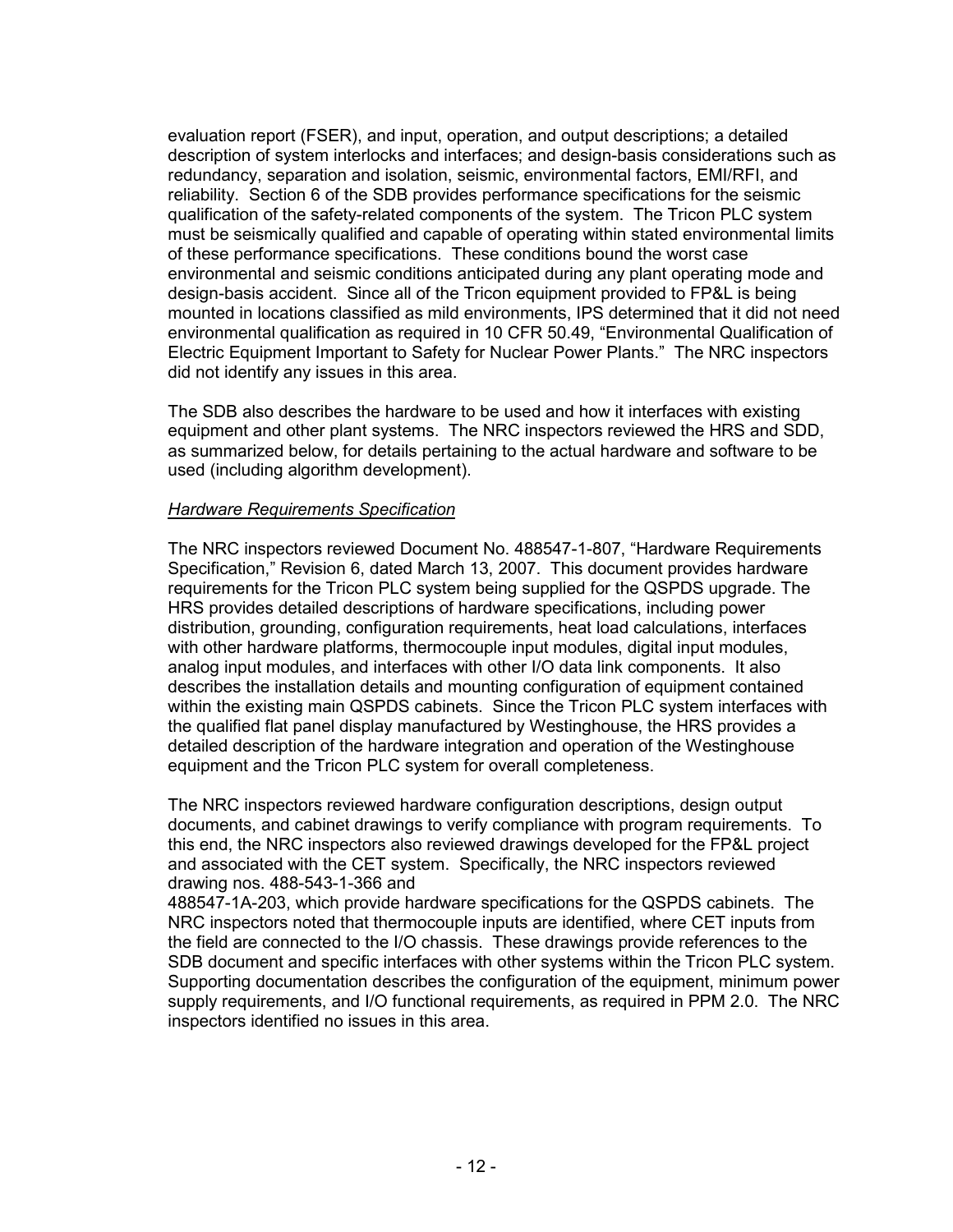## *Software Requirements Specification*

The NRC inspectors reviewed Document No. 488547-1-809, "Software Requirements Specification," Revision 9, dated June 1, 2007. This document describes the functionality of the TSAP developed to monitor and analyze core safety parameters and transmit these results to the SR HMI and ERDADS. TSAP also receives operator inputs for setpoint control and bypass settings from SR HMI, which the Foxboro Intelligent Application (I/A) series system controls. Section 2 of the SRS provides a general description of the TSAP software and software function and a discussion of identified constraints, assumptions and dependencies. The NRC inspectors noted that FP&L specified TSAP software requirements for monitoring and analyzing reactor core safety parameters and transmitting the data to the SR HMI and ERDADS, as documented in the Turkey Point FSAR. Section 3 of the SRS provides the specific requirements as presented by FP&L for this project. These include functional requirements, communication data links, user interfaces, external interfaces, attributes, and other requirements. These software design specifications were translated in software design and functional requirements for the design of the QSPDS, consistent with PPM 2.0.

The NRC inspectors reviewed the functional description of the CET\_Monitor program module, which is used to calculate CET temperatures, perform statistical comparisons, determine alarm status, and provide data to the Saturation and SMM program module. The NRC inspectors noted that the SRS includes a detailed description of the measurement and analysis of process input signals, transmission of data for the display of CET temperatures, results of CET temperature monitoring calculations, and transmission of data for the alarming of high CET temperature values. The SRS also includes a detailed description of the algorithm that monitors, detects, and provides alarm indications when inadequate core cooling conditions exist. No issues were identified in this area.

## *Software Design Description*

The NRC inspectors reviewed Document No. 488547-1-810, "Software Design Description," Revision 9, dated June 1, 2007. The SDD translates the design requirements of the SRS into a description of the functional requirements, system architecture, control logic, data structures, I/O formats, interface descriptions, and specific algorithms for the QSPDS. The SDD provides a detailed description of the QSPDS software for the Tricon PLC system and the interfaces with the Westinghouse node box connecting the Tricon PLC system and the Westinghouse common Q display. The SDD also describes the two software programs associated with the Foxboro I/A data link, which connects the Tricon PLC system to the existing ERDADS.

The NRC inspectors reviewed the algorithm description related to the CET\_Module program. The NRC inspectors noted that the CET\_Module program includes formulas, assumptions, and comparison analyses with the different data obtained from other modules. The NRC inspectors also reviewed Section 4 of the SDD, which describes the Tricon detailed module design, and focused on the description associated with the CET\_Monitor used by the CET system. The NRC inspectors noted that the SDD provides a description the module, the functions and function blocks used by the CET\_Monitor, dependencies of other modules for the CET\_Monitor, a description of the interfaces with field thermocouples, and a detailed graphical representation of the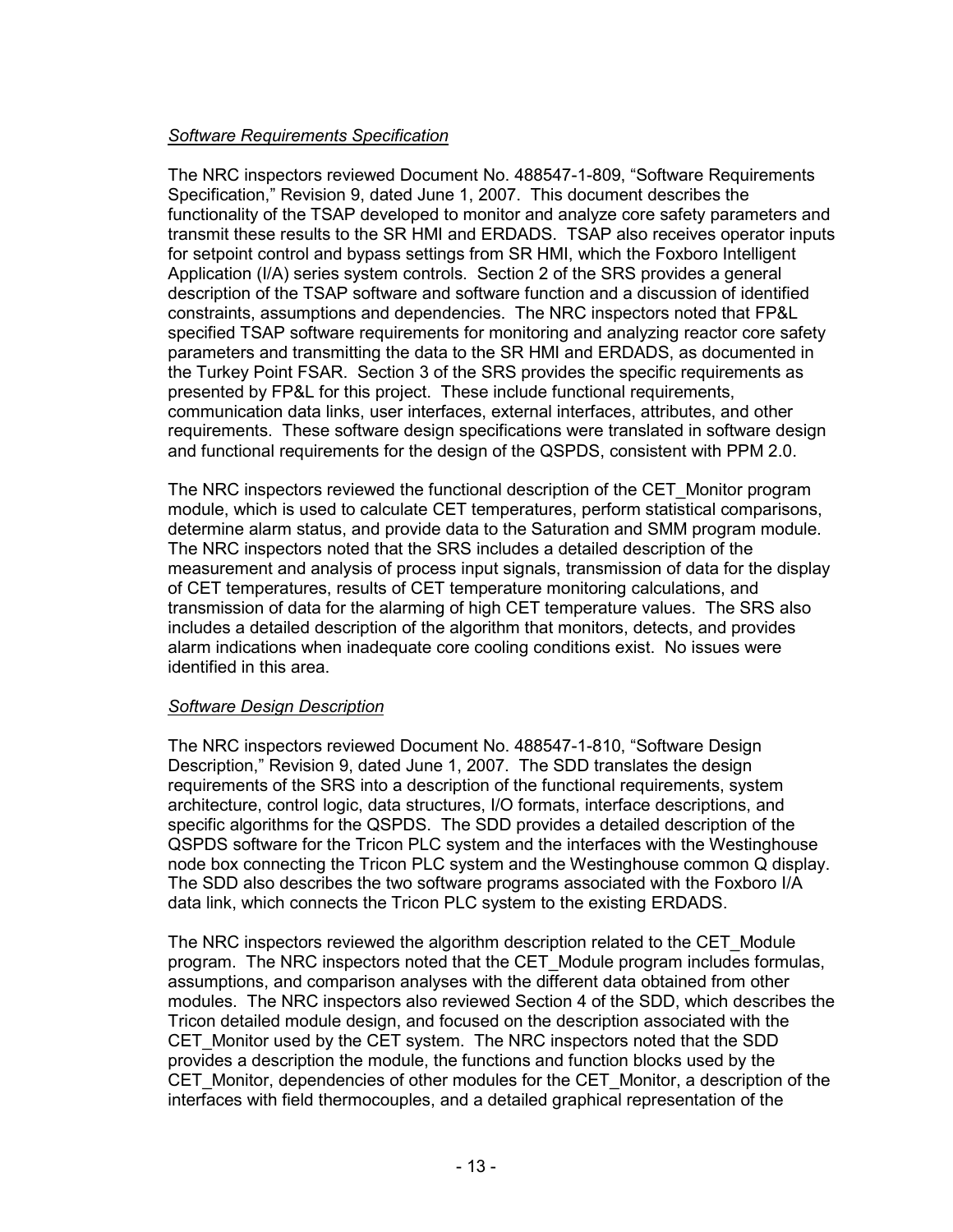processing of the CET\_Module and the relationship between other functions/modules. The description also includes timing, sequencing of events or processes, prerequisites for process initiation, priority of events, processing level, actual process steps, and all of the resources external to the design that this module needs to perform its function.

The NRC inspectors reviewed a sample of the subroutines included in the custom function library used by the CET\_Monitor. The NRC inspectors also reviewed functional descriptions and function block diagrams associated with the CET monitoring system, contained in drawing no. 488547-1A-037 for channel A of the QSPDS. These functional diagrams describe the digital signal processing performed by the QSPDS, from the acquisition of the CET temperature sensors to the transmission and display of data on the control room flat screen display. The NRC inspectors identified no issues in this area.

## *Factory Acceptance Tests*

The NRC inspectors reviewed Document No. 488547-1A-902-2, "Factory Acceptance Test (FAT) Procedure for Channel A," Revision 0, dated September 23, 2005. This document outlines the steps to perform the FAT for the FP&L QSPDS replacement project to verify that the QSPDS hardware and software functions are designed in an operating integrated system environment. The FAT procedure includes verification that each of the functions within the application program, as described in FL&P specifications, meets the specified acceptance criteria.

The NRC inspectors reviewed Section 9 of the FAT procedure, which includes the test methodology used to demonstrate the functionality of the QSPDS. Specifically, Section 9.2 describes the methodology for the test cases developed to demonstrate the CET functions. The test analysis provides the test case used for the validation of, among other functions within the QSPDS, the channels used by the CET, which the NRC inspectors selected as a review sample. For this activity, the NRC inspectors reviewed Appendix A.29 to the FAT procedure to verify the results of the out-of-range and open thermocouple testing, and Appendix A.30 to the FAT procedure to verify the results of the CET suspect testing. The NRC inspectors verified that the test cases were executed as described in the FAT procedure, and that the structure of each test case included the scope, validation requirements, I/O signals, service parameters to be used during the test, and the expected results, as required in PPM 6.0, "Test Control." No issues were identified in this area.

## *Validation Test Reports*

The NRC inspectors reviewed Document No. 488547-1-854, "Validation Test Report," Revision 0, dated June 18, 2007. This report lists all executed test documents related to the system- and acceptance-level testing of the FP&L QSPDS replacement project. The validation test report includes a summary of the system- and acceptance-level test results; documents test failures from test documents, and document the review and approval of the system- and acceptance-level testing.

The NRC inspectors reviewed a sample of the interim change notices (ICNs) and system integration deficiency reports (SIDRs) contained in the validation test report associated with the CET system. The NRC inspectors noted that, while performing testing of the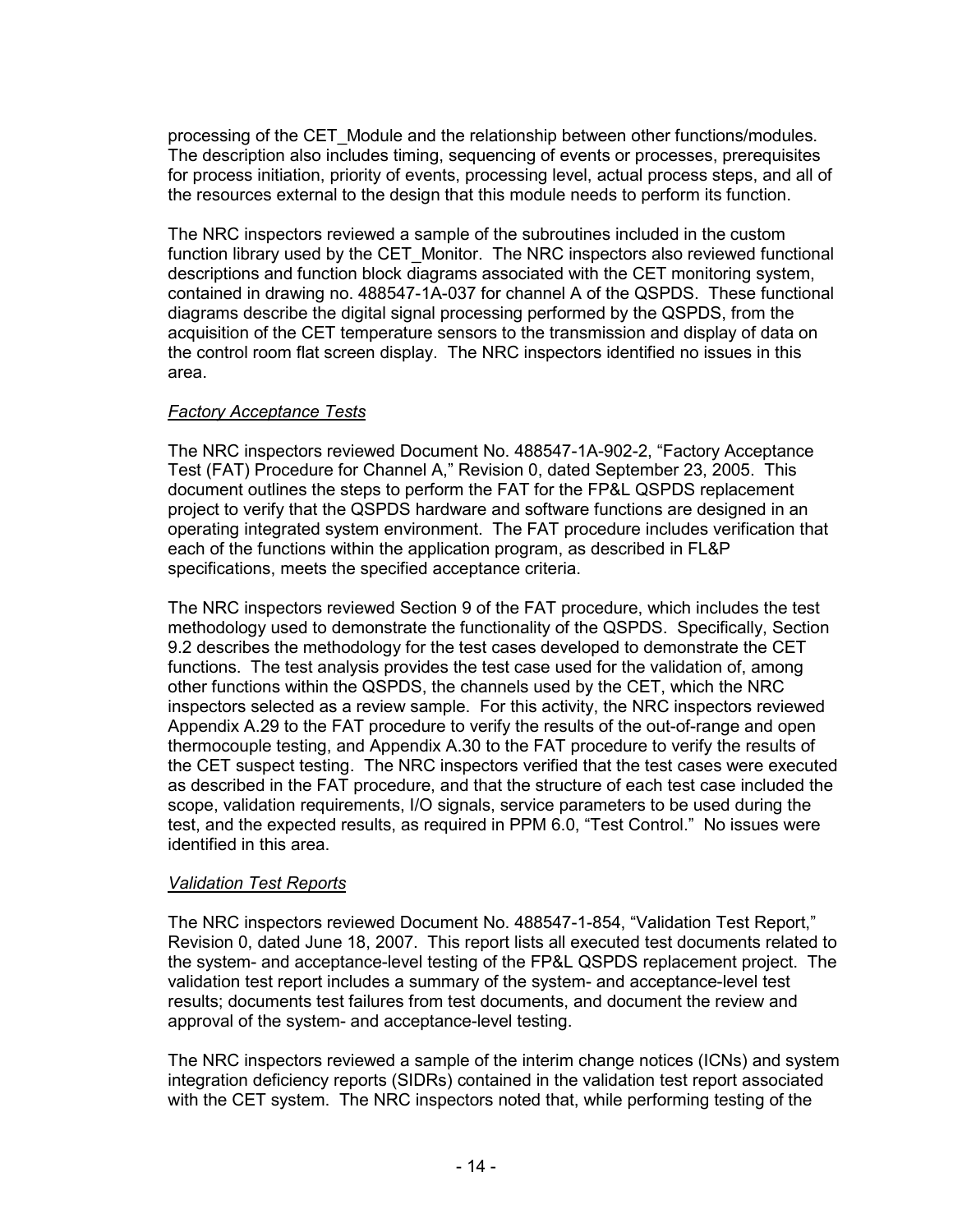CET suspect test case contained in Appendix A.30 to the FAT procedure, IPS test personnel identified an issue and issued an SIDR. Specifically, IPS wrote SIDR 172 to document an issue associated with the test parameters established in the procedure. The SIDR states that the test was suspended when testing personnel observed that one of the tested parameters did not respond as expected. In the SIDR evaluation of the issue, IPS staff determined that the test procedure was in error because the instructions were incorrectly established. The analysis conducted by IPS personnel concluded that this discrepancy had no functional impact on the system. The NRC inspectors noted that this issue was captured in two other ICNs that were open to correct the identified procedure deficiencies. The NRC inspectors found this action acceptable and consistent with the procedural guidance. No other issues were identified in this area.

## *Tour of Triconex Manufacturing Department*

During the inspection, the NRC inspectors toured the Triconex manufacturing facility. Highlights of the tour included observation of receipt inspection, QA, and test activities, including a demonstration of a Tricon PLC system implemented on a nonsafety-related monitoring system, observation of software/hardware integration tests, environmental qualification activities in progress, and a visit to the software QA laboratory to observe IPS staff performing board-level automated fault insertion test activities.

c. Conclusions

The NRC inspectors concluded that IPS design control program requirements are consistent with the regulatory requirements of Criterion III of Appendix B to 10 CFR Part 50. Based on the limited sample of Tricon PLC system and application design and testing documentation reviewed, the NRC inspectors determined that the IPS design control procedures were being effectively implemented.

# 3. COMMERCIAL GRADE DEDICATION

## a. Inspection Scope

The NRC inspectors reviewed the IPS implementing policies and procedures that govern the commercial-grade dedication process to ensure that those guidelines adequately described the process as required in 10 CFR Part 21. The NRC inspectors also evaluated a limited sample of dedication packages for safety-related components to verify compliance with program requirements and adequate implementation of those requirements.

## b. Observations and Findings

Quality Procedures Manual (QPM) 6.2, "Dedication of Commercial Grade Items," Revision 006, dated March 31, 2006, provides controls for the dedication of all Triconex products (or third-party items supplied by Triconex) used in safety-related applications. IPS implements this procedure to evaluate and verify the acceptability of items used in the Tricon PLC system that are commercial grade, for the dedication of items designed, manufactured, assembled, and inspected/tested by IPS and for the dedication of items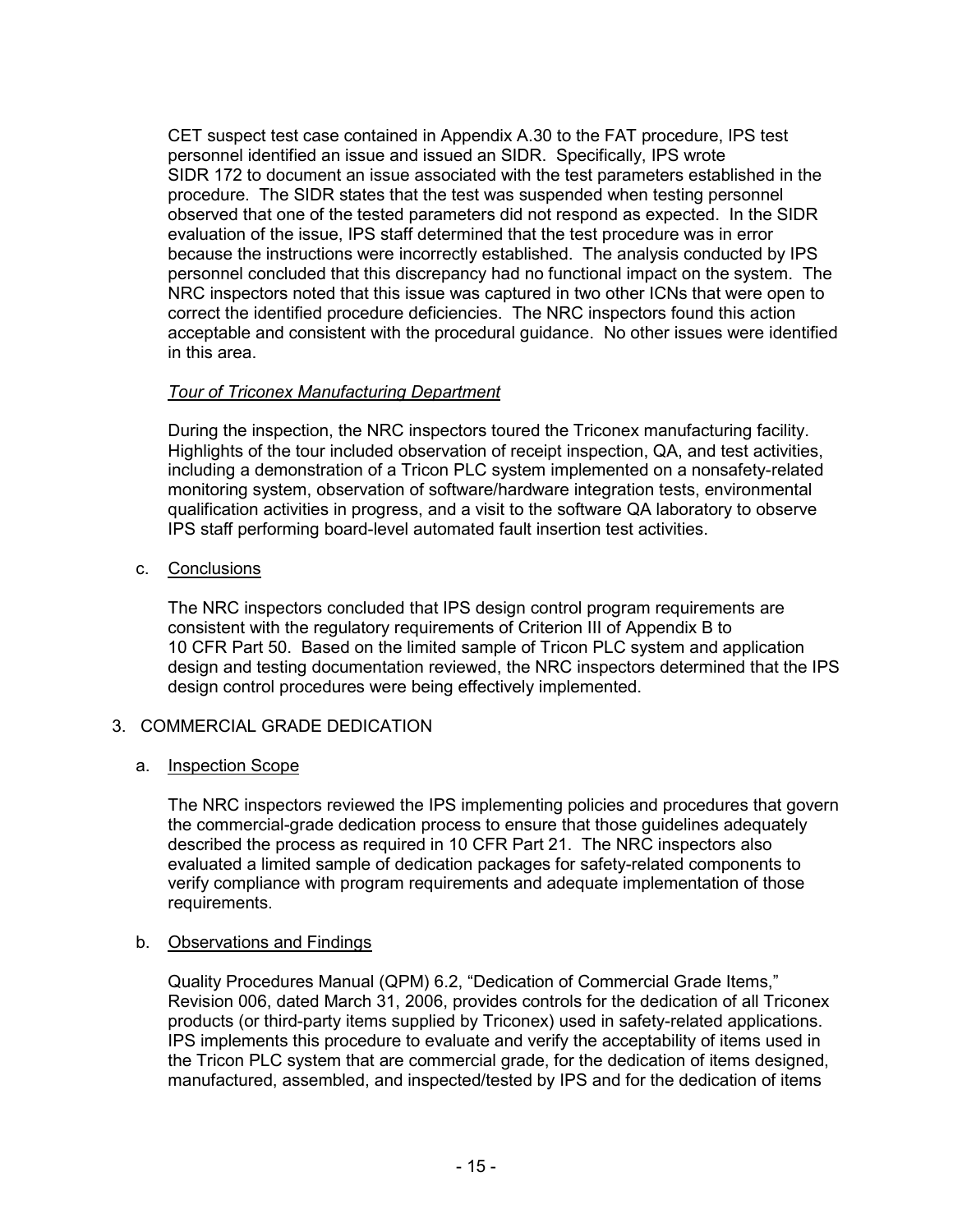designed by IPS but manufactured, assembled, inspected/tested by approved vendors for IPS.

The NRC inspectors held several discussions with the IPS Nuclear Quality Director to become familiar with the IPS dedication program and its implementation. The NRC inspectors learned that IPS designed the Tricon PLC system as a commercial-grade system, rather than specifically for use in safety-related systems in nuclear power plants (i.e., a basic component). To ensure that the Tricon PLC system meets the requirements for safety-related systems in nuclear power plants, IPS evaluates and verifies the acceptability of the Tricon PLC system parts and components by implementing quality controls such as design control, test control, inspection, supplier evaluation and selection, and record retention requirements, consistent with the IPS QA program. Dedication of Tricon items also includes qualification in accordance with IEEE Std. 323, "IEEE Standard for Qualifying Class 1E Equipment for Nuclear Power Generating Stations," and EPRI TR-107330, "Generic Requirements Specification for Qualifying Commercially Available PLC for Safety-Related Applications in Nuclear Power Plants."

The NRC inspectors reviewed the guidance provided in QPM 6.2 and noted that IPS identifies all Tricon parts to be dedicated on the Nuclear Dedicated Parts List (NDPL) and the NQEL. The NDPL contains all dedicated parts evaluations (DPE) maintained by the engineering department. The NQEL includes nuclear-qualified items such as modules, chassis, power supplies, termination assemblies, communication cable, and signal conditioners for termination panels. IPS maintains control of the design, manufacture, assembly, and testing of a number of these components and provides additional controls for the acceptance of items included in the NQEL that are not fully designed, manufactured, assembled, and inspected/tested under the IPS QA program. Once the items are identified in the NQEL, a DPE form is developed to dedicate the item for use in nuclear safety-related applications. The DPE documents the evaluation of the item and defines the method of acceptance used by IPS. This includes the evaluation and selection of critical characteristics based on the item's intended use, safety-related function, important physical and performance characteristics, and traceability requirements. The DPE also provides the method of acceptance for each critical characteristic. Final acceptance of the item is performed during receipt inspection and other required inspections or tests, as specified in the DPE. The NRC inspectors verified that the procedure incorporates the general guidelines of EPRI-5652, "Guidelines for the Utilization of Commercial Grade Items in Nuclear Safety Related Applications," NRC Generic Letter 89-02, "Actions to Improve the Detection of Counterfeit and Fraudulent Marketed Products," dated March 21, 1989, and NRC Generic Letter 91-05, "Licensee Commercial-Grade Procurement and Dedication Programs."

The NRC inspectors reviewed Document No. 9100055-001, "Nuclear Dedicated Parts List (NDPL)," Revision 10, dated May 2008. To verify the effective implementation of the IPS dedication process, the NRC inspectors sampled an item from the NDPL—namely, the Tricon modules/personal computers (PC) boards. These boards were dedicated for two independent projects, a Nuclear Logistics Incorporated (NLI) project and the FP&L project. These items were dedicated using DPE-03, which documents the dedication plan for modules and PC board assemblies. The NRC inspectors verified that DPE-03 identifies the safety function of the boards, the critical characteristics consistent with the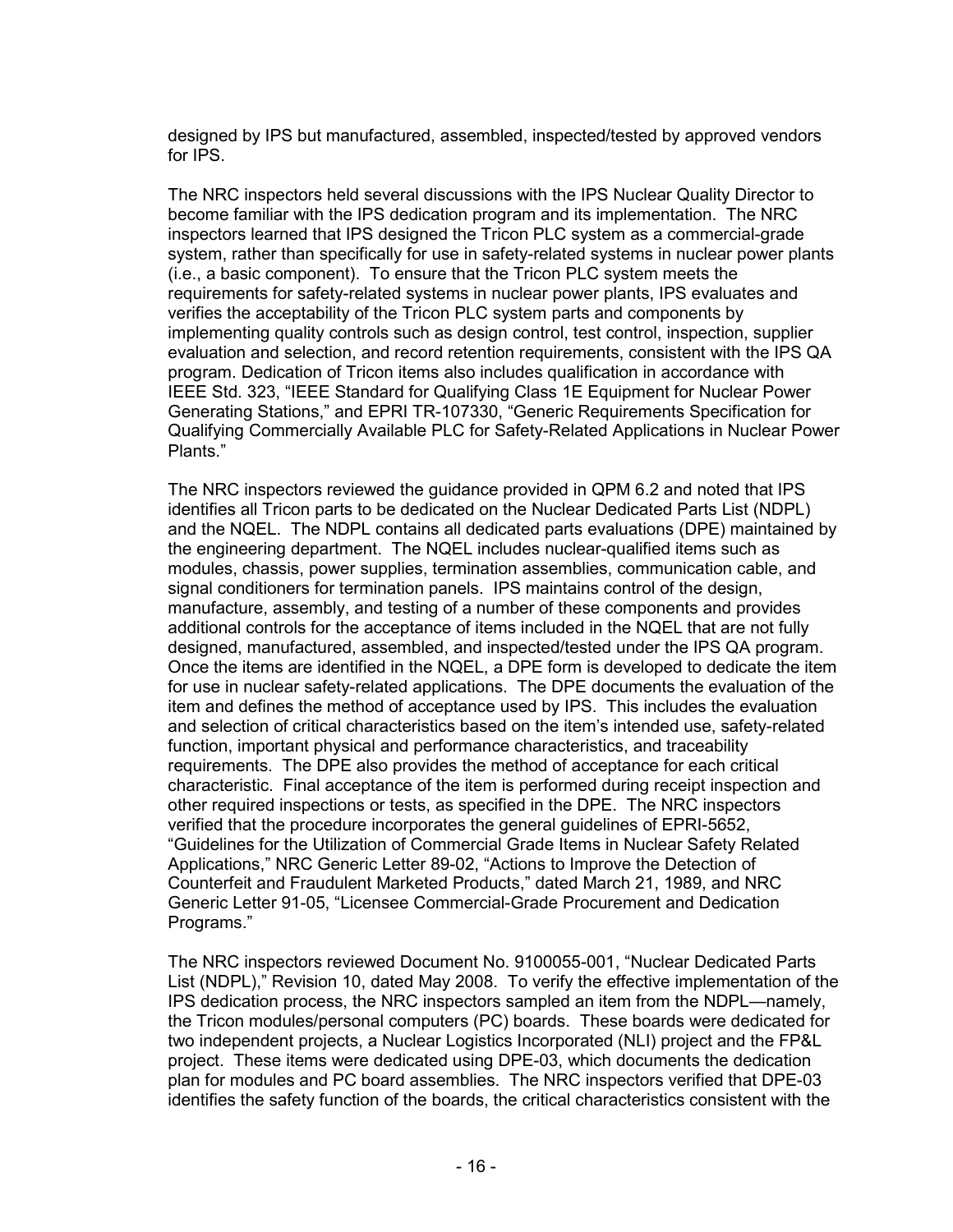safety function, and the method of acceptance. The NRC inspectors noted that IPS conducted surveys of the pc board supplier in Reynosa, Mexico, and used special test and inspections to verify functionality of all of the PC boards received. In addition, the NRC inspectors noted that IPS performs checks or tests at preestablished phases during the manufacturing process and also before final acceptance.

The NRC inspectors reviewed the following procedures used to perform board-level performance tests and system performance tests on the PC boards:

- Test Procedure No. 76000120-001, "Unit Level Test Procedure for Enhanced Main Processor II Module," Revision 5.1, dated February 22, 2007
- Test Procedure No. 9600051-001, "Tricon System Acceptance," Revision 1.15, dated September 17, 2007

The NRC inspectors noted that both procedures specify test requirements for I/O modules and their respective acceptance criteria. The NRC inspectors also reviewed the functional test data sheet for the NLI and FP&L projects as well as board test records and system test records. The NRC inspectors verified that test results were documented and approved using the appropriate forms, and IPS issued certificates of conformance consistent with procedural guidance. No issues were identified in this area.

c. Conclusions

The NRC inspectors concluded that IPS commercial-grade dedication program requirements are consistent with the regulatory requirements of 10 CFR Part 21. Based on the limited sample of Tricon PLC system and application design and testing documentation reviewed, the NRC inspectors determined that the IPS commercial-grade dedication procedure had been effectively implemented.

## 4. CORRECTIVE ACTION

## a. Inspection Scope

The NRC inspectors reviewed the IPS QAM and implementing policies and procedures that govern the corrective action process to verify compliance with the requirements of Criterion XVI, "Corrective Action," of Appendix B to 10 CFR Part 50. The NRC inspectors also evaluated a limited sample of nonconformances, corrective action reports (CARs), and ARRs initiated during the past 24 months to verify compliance with program requirements and adequate implementation of those requirements.

#### b. Observations and Findings

Three levels of policy and procedures controlled the IPS corrective action process. The nuclear QAM controlled the QA program for all items and services provided by IPS worldwide operations. The QAM described the overall corrective action program elements and goals for all departments at the IPS Irvine operation. QPMs provide guidance for the control of activities affecting quality at the IPS Irvine operation. PPMs provide guidance for the control of nonconformances identified in project activities at the IPS Irvine operation.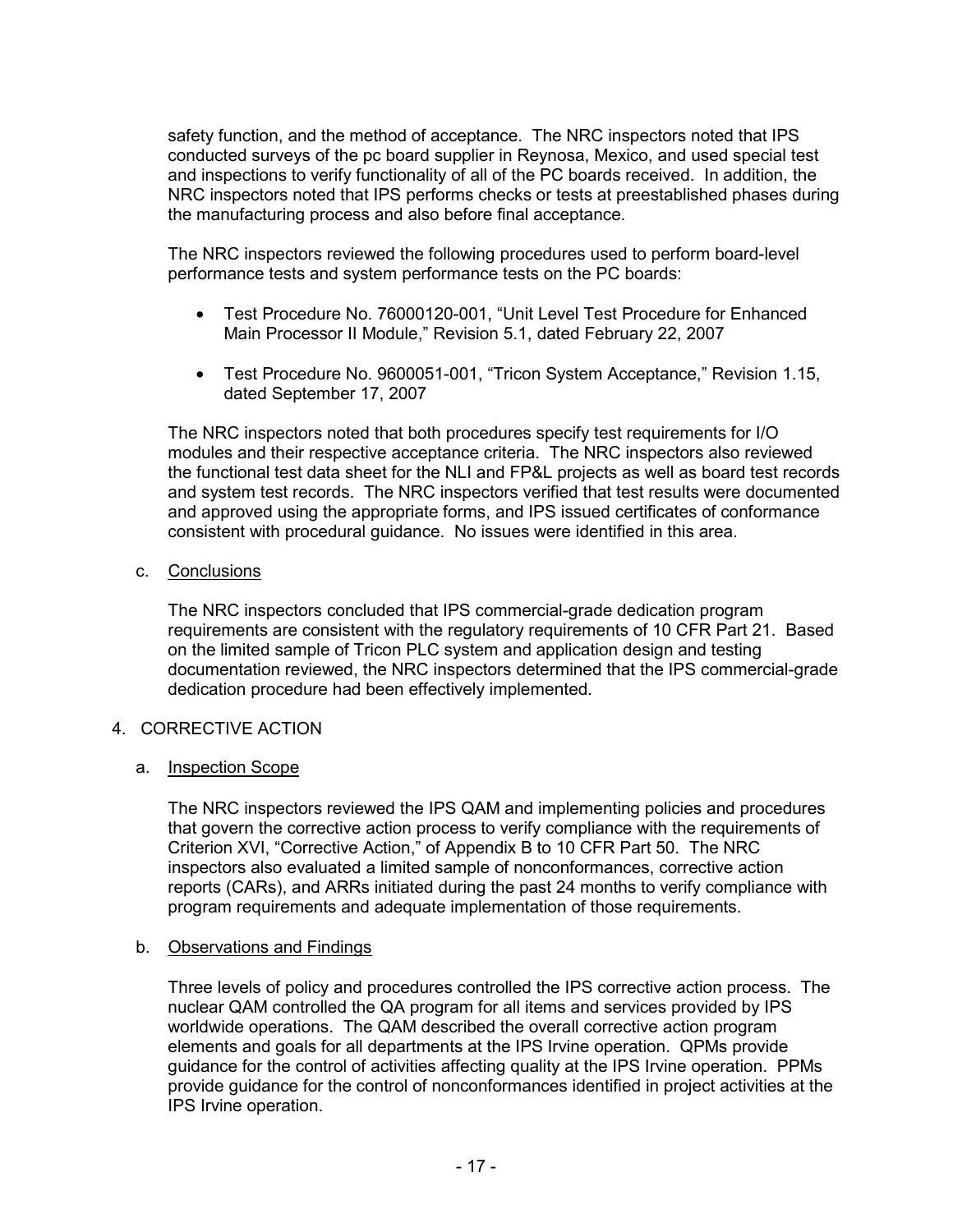Section 16 of the Nuclear QAM IPS-Q2, "Corrective Actions," Revision 2, dated September 4, 2007, stated that conditions adverse to quality are promptly identified, corrected, documented, and reported to management, and followup action is taken to verify implementation of the corrective actions.

QAM 14.0, "Corrective and Preventive Action," Revision 14, dated March 31, 2006, described the process for identifying and determining the cause of problems and assigning and monitoring corrective or preventive actions to correct those identified conditions. The QAM stated that any trends noted in the correction of deficiencies that indicated a generic quality program deficiency shall be issued as an ARR for review and evaluation.

QPM 14.2, "Corrective Action Document Processing," Revision 5, dated September 14, 2007, described the requirements for processing corrective action documents, including ARRs and CARs. Section 4.1.2.3 defined four levels of characterization for QA program deficiencies ranging from Level 1, significant condition adverse to quality, to Level 4, no significance. Table 2 described each level of significance and the required actions necessary to respond to the condition. Section 4.2 described the process for opening, tracking, and resolving CARs generated against suppliers as a result of audits or other defective materials identified by IPS. This section also included requirements to review and screen CARs to determine 10 CFR Part 21 applicability.

QPM 14.0, "Quality Assurance Review Board," Revision 8 dated March 31, 2006, described the responsibilities of the QARB. The QARB controlled, monitored, and reviewed all ARRs, quality discrepancy reports (QDRs), and product discrepancy reports (PDRs); assigned responsibility for corrective actions to cognizant personnel; assigned appropriate due dates; and reviewed potential 10 CFR Part 21 issues.

QPM 4.2, "Quality Discrepancy Report," Revision 4, dated April 30, 2004, described the system to process and disposition QDRs. QDRs captured both software and hardware issues. Once a product is released per engineering change order by the change control board, any further discrepancies are captured as PDRs for that product.

QPM 13.2, "Product Discrepancies," Revision 5, dated March 6, 2008, described the system used to investigate, report, correct, and document product discrepancies inherent to the design of the product. The procedure described the use of the PDR and responsibilities of the QARB with respect to PDRs. The procedure stated that the QARB was responsible for the review of nonconformance documents and determining if it was a PDR or a QDR. Furthermore, the QARB determined the criticality of the issue. Section 4.5.1 of QPM 13.2 defined five criticality levels, from Criticality Level 1, an impact to a safety system, to Criticality Level 5, noted for information only.

PPM 10.0, "Corrective and Preventive Action," Revision 14, dated March 31, 2006, defined the process for controlling nonconforming items and identifying appropriate corrective actions for project activities. The procedure described requirements related to tasks on application projects and the use of an ARR, CAR, and SIDR to document nonconforming and corrective actions. The Project Material Review Board was responsible for the review and approval of the disposition of all nonconforming conditions, such as those documented on an SIDR.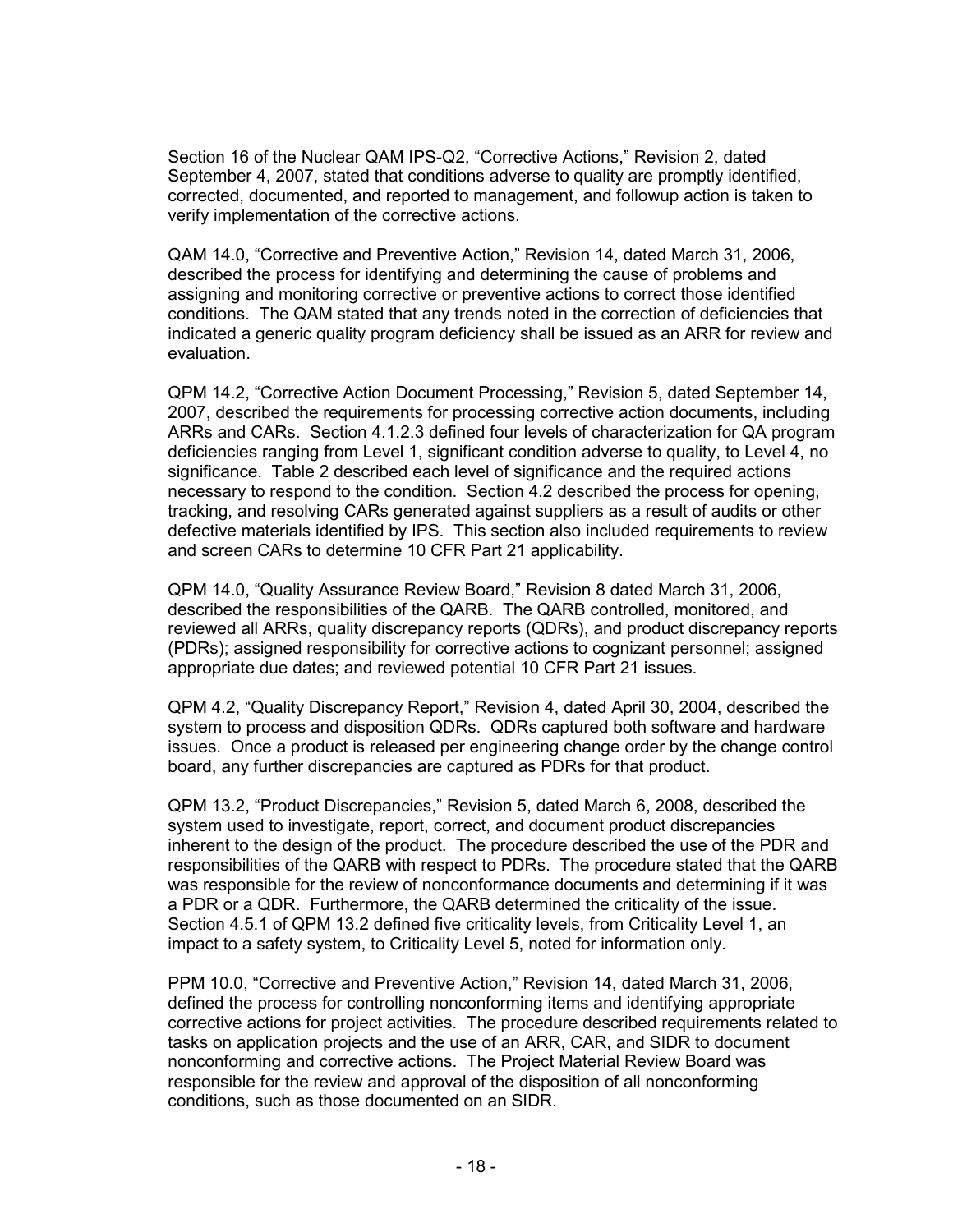QAM 13.1, "Control of Non-Conforming Product," Revision 11, dated April 30, 2004, governed the material review report (MRR) process and described the process to ensure that product and integrated system items that do not conform to specified requirements are prevented from inadvertent use or installation. An MRR documented all nonconforming items, unless they were reworked in-house. Reworked items were required to have documentation to identify the discrepancy, rework instructions, rework inspections, and retest instructions.

The NRC inspectors selected a sample of ARRs to verify that they were completed and reviewed as required by the applicable procedure. The NRC inspectors confirmed that ARRs provided detailed objective evidence including actions taken and the rationale for the acceptance of actions to address the condition. The NRC inspectors also confirmed that the vendor adequately reviewed and evaluated the issues and implemented adequate corrective actions.

## c. Conclusions

The NRC inspectors concluded that the IPS corrective action program requirements were consistent with the regulatory requirements of Criterion XVI, "Corrective Action," of Appendix B to 10 CFR Part 50. Based on the limited sample reviewed, the NRC inspectors determined that the IPS QAM and associated nonconformance and corrective action procedures were effectively implemented.

### 5. CONTROL OF PURCHASED MATERIAL, EQUIPMENT, AND SERVICES

## a. Inspection Scope

The NRC inspectors reviewed the IPS QAM and implementing policies and procedures that govern the purchase of material, equipment, and services to verify compliance with the requirements of Criterion VII, "Control of Purchased Material, Equipment, and Services," of Appendix B to 10 CFR Part 50. The NRC inspectors also evaluated a limited sample of vendor survey reports to verify compliance with program requirements and adequate implementation of those requirements.

## b. Observations and Findings

QAM 6.0, "Purchasing," Revision 22, dated February 4, 2008, described the IPS process for selecting and approving suppliers. QAM 6.0 required that all suppliers be approved in accordance with QPM 6.1, "Source Evaluations and Supplier Selection," Revision 13, dated September 26, 2006. Nuclear suppliers were additionally approved in accordance with Manufacturing Department Manual (MDM) 6.2, "Supplier Selection," Revision 9, dated October 5, 2007, and Corporate Procedures Manual (CPM) C-6, "IPS Nuclear Supplier and Manufacturing Facility Approval," Revision 1, dated August 24, 2007. IPS recorded and controlled the Approved Supplier List as a quality record. QPM 6.1 further required IPS to perform an audit or survey as part of the approval process for vendors supplying basic components, and it required reauditing at least every 3 years to maintain supplier qualification. QAM 6.0 required a survey of suppliers of commercial-grade items and services. QAM 17.0, "Audit Program," Revision 13, dated September 25, 2006, described the IPS audit program for internal and external audits.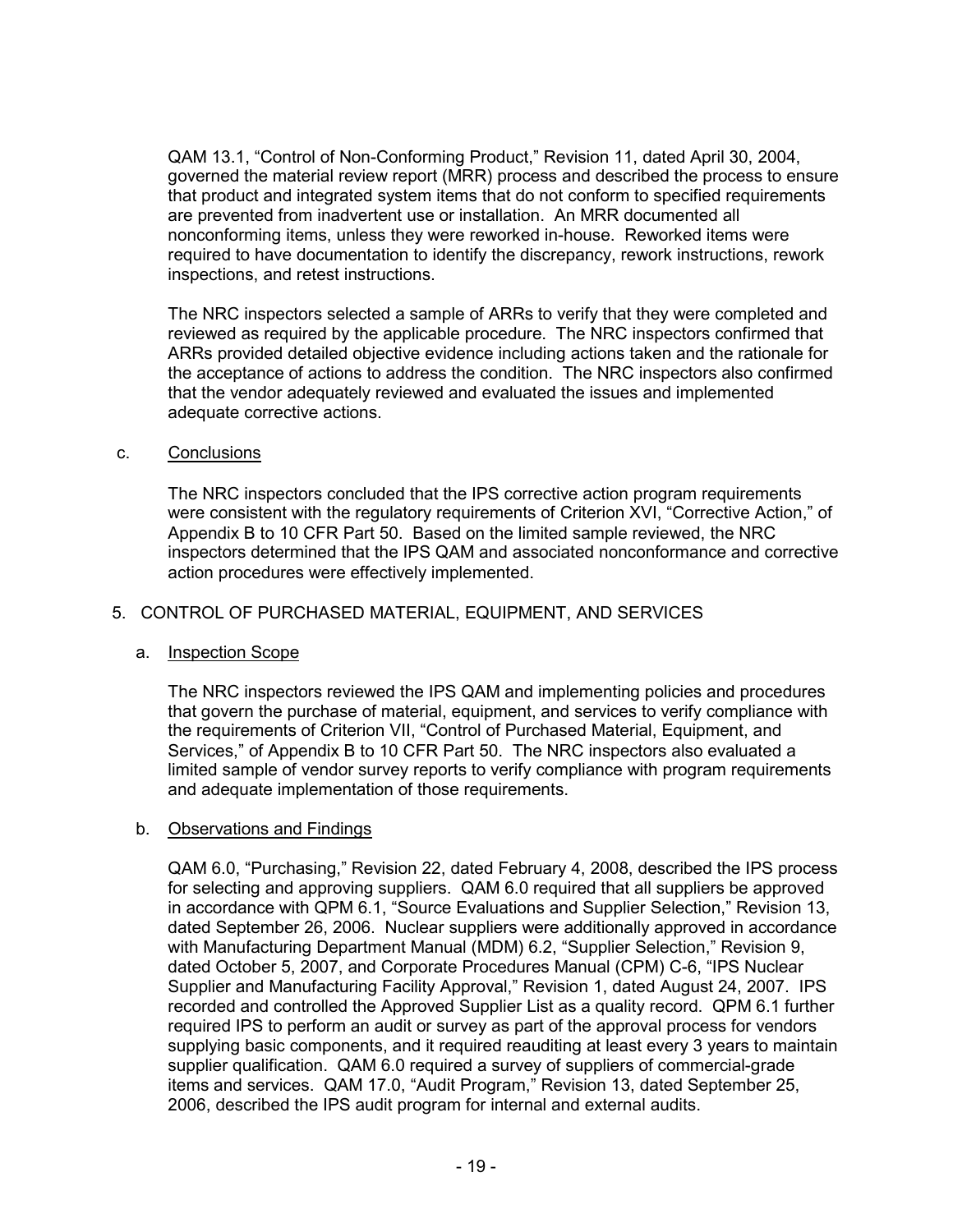QAM 10.0, "Inspection and Testing," Revision 17, dated September 25, 2006, provided controls for independent inspections and testing activities. The NRC inspectors determined that QAM 10.0 provided appropriate receiving inspection requirements to accept basic components from a supplier. The NRC inspectors noted that QPM 10.2, "Receiving Inspection," Revision 21, dated February 15, 2008, and PPM 5.0, "Materials & Services," Revision 7, dated September 29, 2006, provided detailed procedures to implement the requirements of QAM 10.0.

The NRC inspectors selected and reviewed a sample of survey and audit reports of nuclear and commercial vendors on the Nuclear Approved Supplier List, dated February 6, 2008, to verify that they had been performed in accordance with procedural guidance and provided adequate oversight for procured items and materials. Audit reports reviewed included those for the Weed Instrument Company, NLI, Invensys Control Systems (Reynosa, Mexico), MPR Associated Inc., Simco Electronics, and United Controls International. The NRC inspectors also noted that IPS participated in Nuclear Industry Assessment Committee (NIAC) audits and used these third-party audits to qualify some of its suppliers. From the sample selected, the NRC inspectors found that the audits were performed in accordance with procedural guidance and included detailed, documented, objective evidence that provided an adequate basis for the conclusions reached in the reports. The NRC inspectors did not identify any issues in this area.

## c. Conclusions

The NRC inspectors found that the IPS control of purchased equipment, material and services program requirements are consistent with the regulatory requirements of Criterion VII, "Control of Purchased Material, Equipment, and Services," of Appendix B to 10 CFR Part 50. Based on the limited sample reviewed, the NRC inspectors also determined that IPS adequately implemented its procedures to qualify vendors supplying basic components.

# 6. AUDITS

# a. Inspection Scope

The NRC inspectors reviewed the IPS QAM and implementing policies and procedures that govern the audit process to verify compliance with the requirements of Criterion XVIII, "Audits," of Appendix B to 10 CFR Part 50. The NRC inspectors also evaluated a limited sample of internal audit reports to verify compliance with the program requirements and adequate implementation of those requirements.

## b. Observations and Findings

QAM 17, "Audit Program," Revision 13, dated September 15, 2006, describes the process and requirements for performing internal and supplier audits. This procedure further discusses schedules for audit activities, techniques, and reports, and control of the audit process.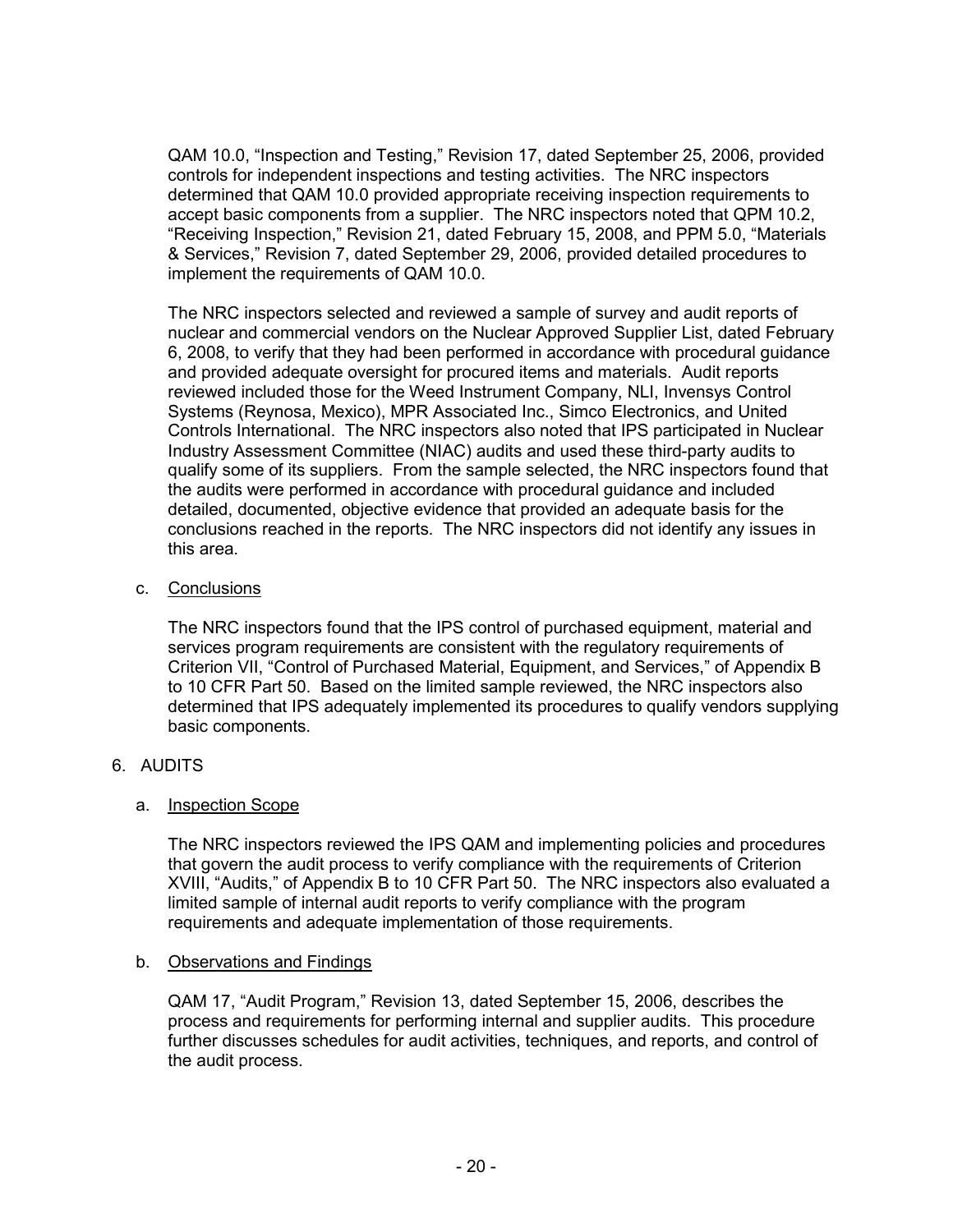QPM 17.1, "Quality Audits," controls the frequency of internal audits and describes the preparation and content of the audit report, identification and resolution of corrective actions, and closeout of audit findings. At a minimum, internal audits will be conducted on a triennial basis. Within audit reports, an ARR captures internal findings, describes the deficiencies, and assigns responsibility for and dates for resolving the findings. The NRC inspectors noted that QPM 17.1 established adequate requirements for implementing the audit program.

The NRC inspectors reviewed a sample of internal audit reports to verify that audits were performed in accordance with program requirements. Two of the audit reports reviewed included Audit Report A0601, "Annual Invensys Triconex Internal Audit," dated August 17, 2006, and Audit Report C0703, "Corporate Audit Report," dated February 25, 2008. During interviews with IPS responsible personnel, the NRC inspectors learned that IPS developed checklists to ensure that all lead auditors use a consistent evaluation system to evaluate supplier and internal programs. The NRC inspectors noted that the audit team lead is responsible for developing findings, proposing corrective actions, and tracking and collecting responses to those corrective actions before closing out the report. The NRC inspectors confirmed that the audit reports reviewed described recommendations and nonconformances identified during the supplier audits. Once audits are completed, the audit team lead and the Quality Director review corrective actions and evaluate the acceptability of such actions. For the audit reports reviewed, the NRC inspectors noted that corrective actions were taken in a timely manner to respond to any identified findings. The NRC inspectors also noted that the Quality Director was cognizant of the findings and of the proposed or completed corrective actions associated with them. No issues were identified in this area.

In addition, the NRC inspectors reviewed the qualification records for a sample of lead auditors and auditors. The inspection team verified that all auditors and audit team leads met the relevant requirements. Section 7 of this report provides additional details on the NRC's review of training and qualification records.

## c. Conclusions

The NRC inspectors concluded that the IPS internal audit program requirements are consistent with the regulatory requirements of Criterion XVIII, "Audits," of Appendix B to 10 CFR Part 50. Based on the sample reviewed, the NRC inspectors also determined that the IPS QAM and associated audit procedures were being effectively implemented. The NRC inspectors did not identify any issues in this area.

## 7. TRAINING AND QUALIFICATION OF PERSONNEL

## a. Inspection Scope

The NRC inspectors reviewed the IPS QAM and implementing policies and procedures that govern the training and qualification program to verify compliance with the requirements of Criterion II, "Quality Assurance Program," of Appendix B to 10 CFR Part 50. The NRC inspectors also evaluated a sample of training records of auditors lead auditors, inspectors, and test personnel to verify compliance with the program requirements and adequate implementation of those requirements.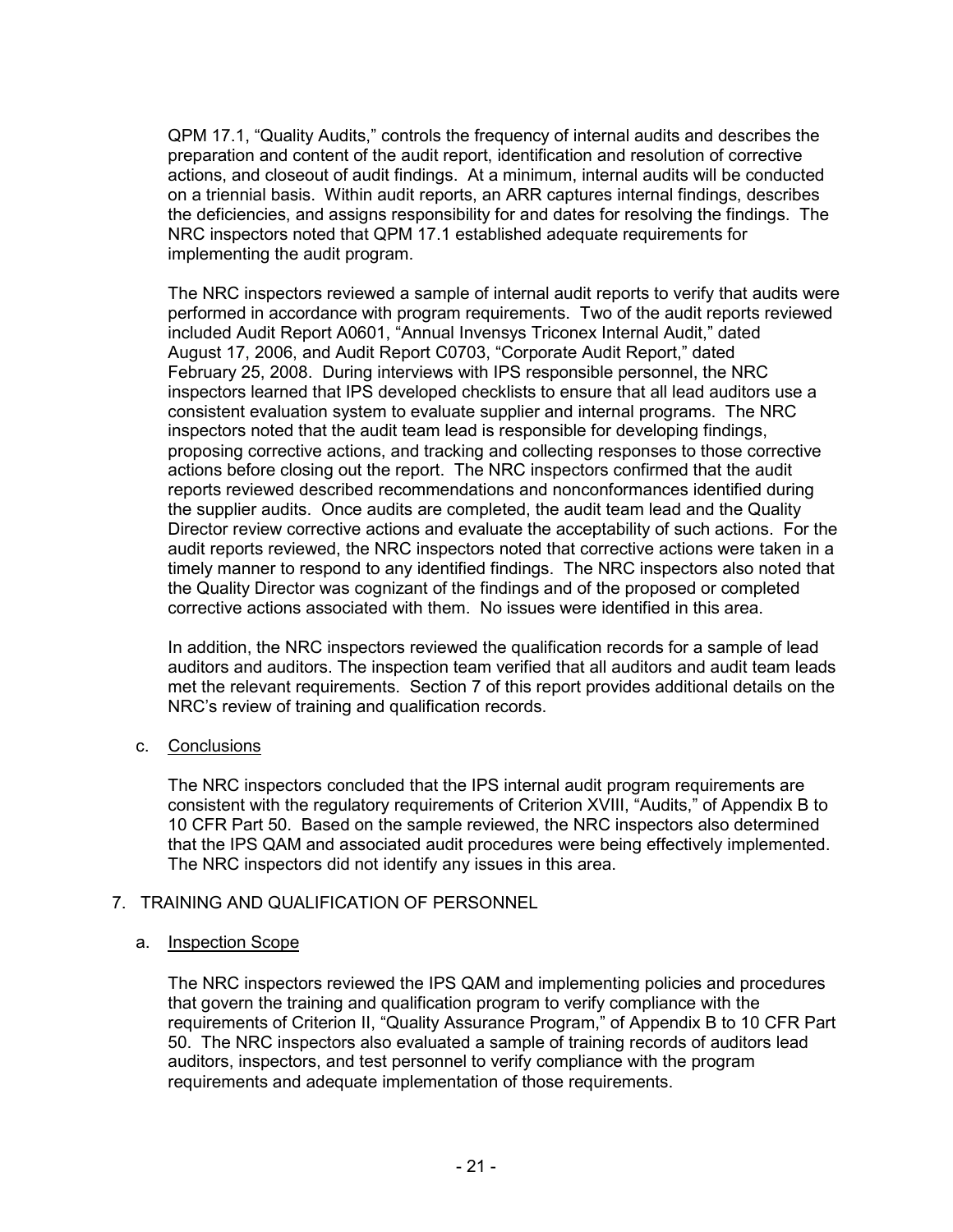## b. Observations and Findings

QAM Section 18.0, "Training," Revision 20, dated February 4, 2008, described the controls for training and certifying employees, including auditors, product inspectors, and production test personnel. The employee's supervisor was responsible for determining the training requirements for each employee. QA staff controlled all records of training as quality documents.

QPM 18.1, "Personnel Certification," Revision 6, dated April 18, 2008, described the process used for the certification of personnel to conduct audits, inspections, and tests. The procedure described specific qualification requirements for auditors, lead auditors, and inspection and test personnel. The procedure also provided evaluation record documents for auditor and inspection and test personnel to be completed and retained in the employee's training records.

The NRC inspectors reviewed the qualification records for a sample of lead auditors, auditors, inspection personnel, and test personnel. The inspections verified that the auditors and audit team leads reviewed had met the requirements and that all audit leads had regular and active participation in the audit process to maintain their qualification in accordance with program requirements. The NRC inspectors noted that the documentation supporting the qualification of each auditor and lead auditor was detailed and provided sufficient objective evidence to support the finding that qualification requirements had been successfully completed and maintained current. The NRC inspectors also noted that the documentation supporting the training and certification of inspection and test personnel was also complete and detailed.

QPM 18.1 states that management will reevaluate inspectors at least every 3 years (plus or minus 2 months). The NRC inspectors noted that the reevaluation signatures for 3 inspection personnel evaluation records were dated 3.5 years after initial qualification in September 2002. The NRC inspectors discussed this issue with QA personnel and noted that IPS had identified the issue, and the reevaluation was conducted and recorded on the evaluation records in March 2006. An ARR was not written at the time the issue was identified; however, the vendor took appropriate measures to ensure that future reevaluations were conducted in the timeframe specified in the procedure. The subsequent inspector triennial evaluation was conducted for each of the three inspection personnel within the 3-year requirement in January 2008. The NRC inspectors found this action acceptable.

## c. Conclusions

The NRC inspectors concluded that the IPS training and qualification program was consistent with the regulatory requirements of Criterion II, "Quality Assurance Program," of Appendix B to 10 CFR Part 50. Based on the limited sample reviewed, the NRC inspectors determined that procedures developed by IPS for training and certification were effectively implemented.

## 8. EXIT MEETING

On May 22, 2008, the NRC inspectors presented the inspection scope and findings during an exit meeting with the IPS Global Quality Director and other IPS personnel.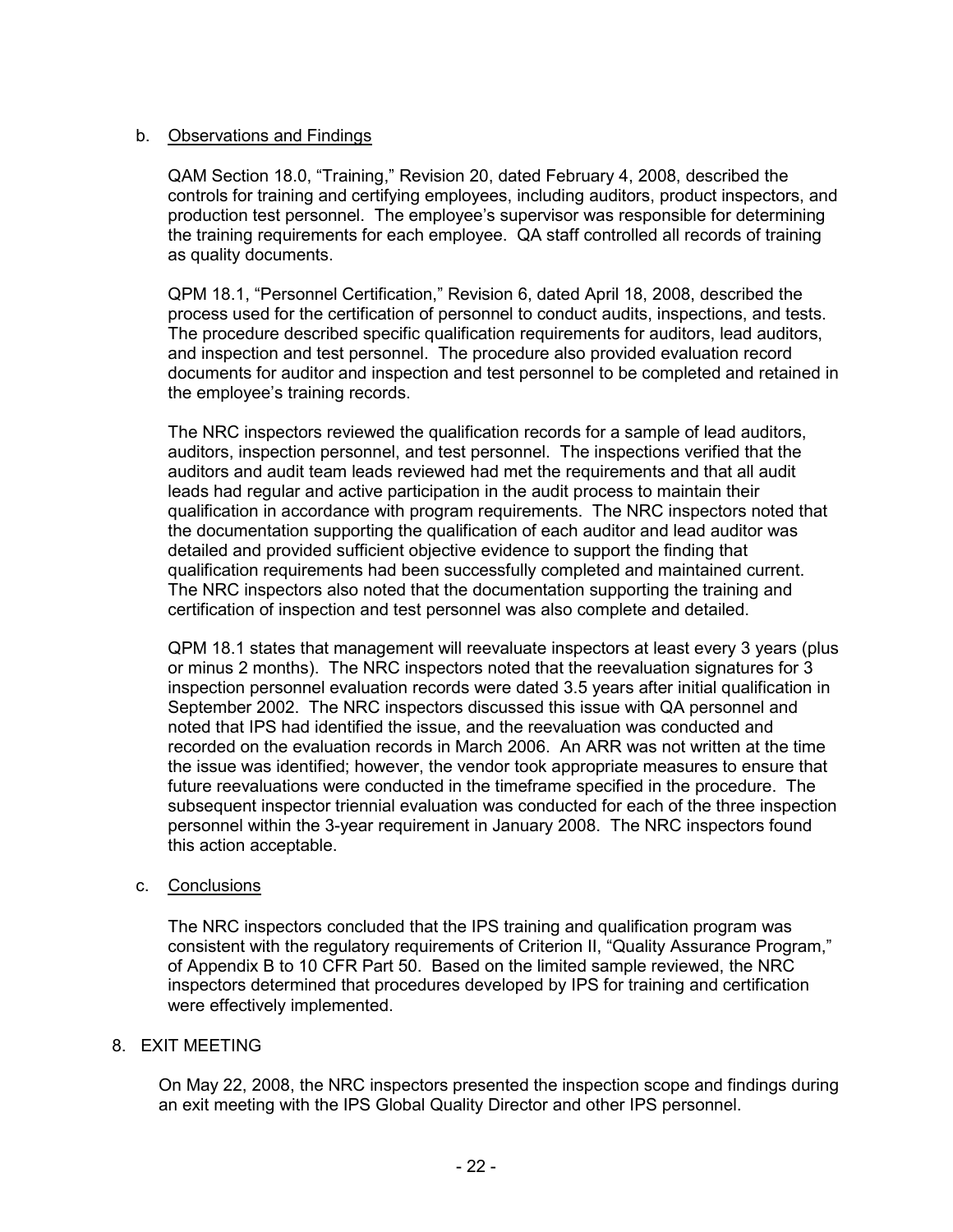## **ATTACHMENT**

# 1. PERSONS CONTACTED

| IPS Global Quality Director                |
|--------------------------------------------|
| <b>IPS Nuclear Quality Director</b>        |
| General Manager, Triconex                  |
| <b>IPS Nuclear Business Development</b>    |
| <b>IPS Nuclear Business Development</b>    |
| <b>Quality Director, Triconex Products</b> |
| <b>Projects Quality Manager</b>            |
| Director, Safety & Critical Components     |
| <b>Senior Technical Consultant</b>         |
| <b>Qualification Engineer</b>              |
| <b>Product Assurance</b>                   |
|                                            |

## 2. INSPECTION PROCEDURES USED

IP 43002, "Routine Vendor Inspection." IP 43004, "Inspection of Commercial Grade Dedication Programs." IP 36100, "Inspection of 10 CFR Parts 21 and 50.55(e) Programs for Reporting Defects and Noncompliance."

# 3. LIST OF ITEMS OPENED, CLOSED, AND DISCUSSED

| Item Number          | Status | <u>i ype</u> | Description          |
|----------------------|--------|--------------|----------------------|
| 99901357/2008-201-01 | Opened | NOV          | Violation of Part 21 |

## 4. LIST OF ACRONYMS USED

| <b>ARR</b><br><b>CAR</b><br><b>CDR</b> | action request report<br>corrective action report<br>critical digital review |
|----------------------------------------|------------------------------------------------------------------------------|
| <b>CET</b>                             | core exit thermocouple                                                       |
| <b>CFR</b>                             | <b>Code of Federal Regulations</b>                                           |
| <b>CIA</b>                             | change impact analysis                                                       |
| <b>CQVB</b>                            | Quality and Vendor Branch 2                                                  |
| <b>CQVP</b>                            | Quality and Vendor Branch 1                                                  |
| <b>DCIP</b>                            | Division of Construction Inspection and Operational Programs                 |
| DE                                     | Division of Engineering                                                      |
| DPE                                    | dedicated parts evaluation                                                   |
| <b>EDM</b>                             | <b>Engineering Department Manual</b>                                         |
| EPRI                                   | <b>Electric Power Research Institute</b>                                     |
| <b>ERDADS</b>                          | emergency response data acquisition and display system                       |
| <b>FAT</b>                             | factory acceptance test                                                      |
| FP&L                                   | <b>Florida Power and Light</b>                                               |
| <b>FSAR</b>                            | final safety analysis report                                                 |
| <b>HRS</b>                             | hardware requirements specifications                                         |
| I/A                                    | Intelligent/Application                                                      |
| 18C                                    | instrumentation and control                                                  |
| 1/O                                    | input/output                                                                 |